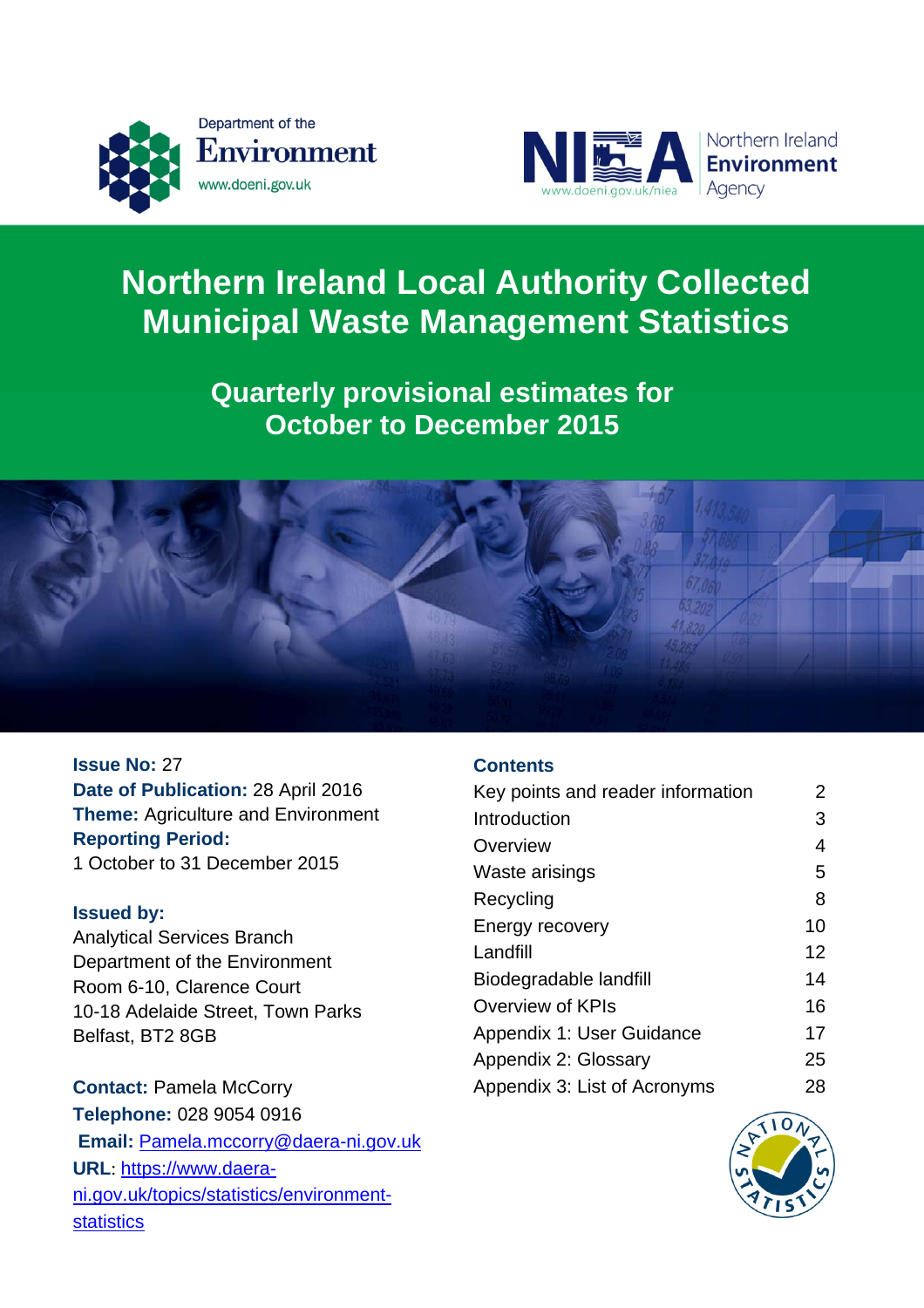# **Key Points for Northern Ireland**

- Northern Ireland's councils collected 230,354 tonnes of LAC municipal waste between October and December 2015. This was a 2.9% rise on the 223,847 tonnes collected during the same three months of 2014 and was the third consecutive quarter 3 increase. Newry, Mourne and Down generated the smallest quantity of household waste per person at 100kg whilst the largest was recorded in Ards & North Down at 130kg per person.
- The household waste preparing for reuse, dry recycling and composting rate was 40.3% between October and December 2015. This was an increase on the 38.5% recorded during the same three months of 2014 and returns this series to an upward trend. At council level, rates varied from 48.2% in Mid Ulster to 33.1% in Derry City & Strabane.
- Almost one-fifth (19.2%) of LAC municipal waste was sent for energy recovery. This rate was almost three percentage points higher than the 16.3% sent during the same three months of 2014. The highest rate was recorded in Derry City & Strabane at 40.2% while the lowest rate was 1.1% in Fermanagh & Omagh.
- The household waste landfill rate was 40.1%, a further notable reduction on the 44.8% recorded during the same three months of 2014. There were 55,353 tonnes of biodegradable LAC municipal waste sent to landfill between October and December 2015. This was 7.0% lower than the 59,506 tonnes sent between the same three months of 2014 and, for year to date, represented 58.6% of councils' annual Northern Ireland Landfill Allowance Scheme (NILAS) allocations.

## **Reader Information**

This document may be made available in alternative formats, please contact us to discuss your requirements.

#### **Purpose**

This is a quarterly publication which reports provisional figures on the key measurements of local authority collected municipal waste for councils and waste management groups in Northern Ireland.

#### **Next Updates**

- Provisional figures for January to March 2016 will be available on 28 July 2016.
- Finalised data for 2015/16 are scheduled to be published on 1 December 2016.
- The scheduled dates for all upcoming publications are available from the GOV.UK statistics release calendar: <https://www.gov.uk/government/statistics>

## **National Statistics**

National Statistics status means that official statistics meet the highest standards of trustworthiness, quality and public value.

All official statistics should comply with all aspects of the Code of Practice for Official Statistics. They are awarded National Statistics status following an assessment by the Authority's regulatory arm. The Authority considers whether the statistics meet the highest standards of Code compliance, including the value they add to public decisions and debate.

It is a producer's responsibility to maintain compliance with the standards expected of National Statistics. If we become concerned about whether these statistics are still meeting the appropriate standards, we will discuss any concerns with the Authority promptly. National Statistics status can be removed at any point when the highest standards are not maintained, and reinstated when standards are restored.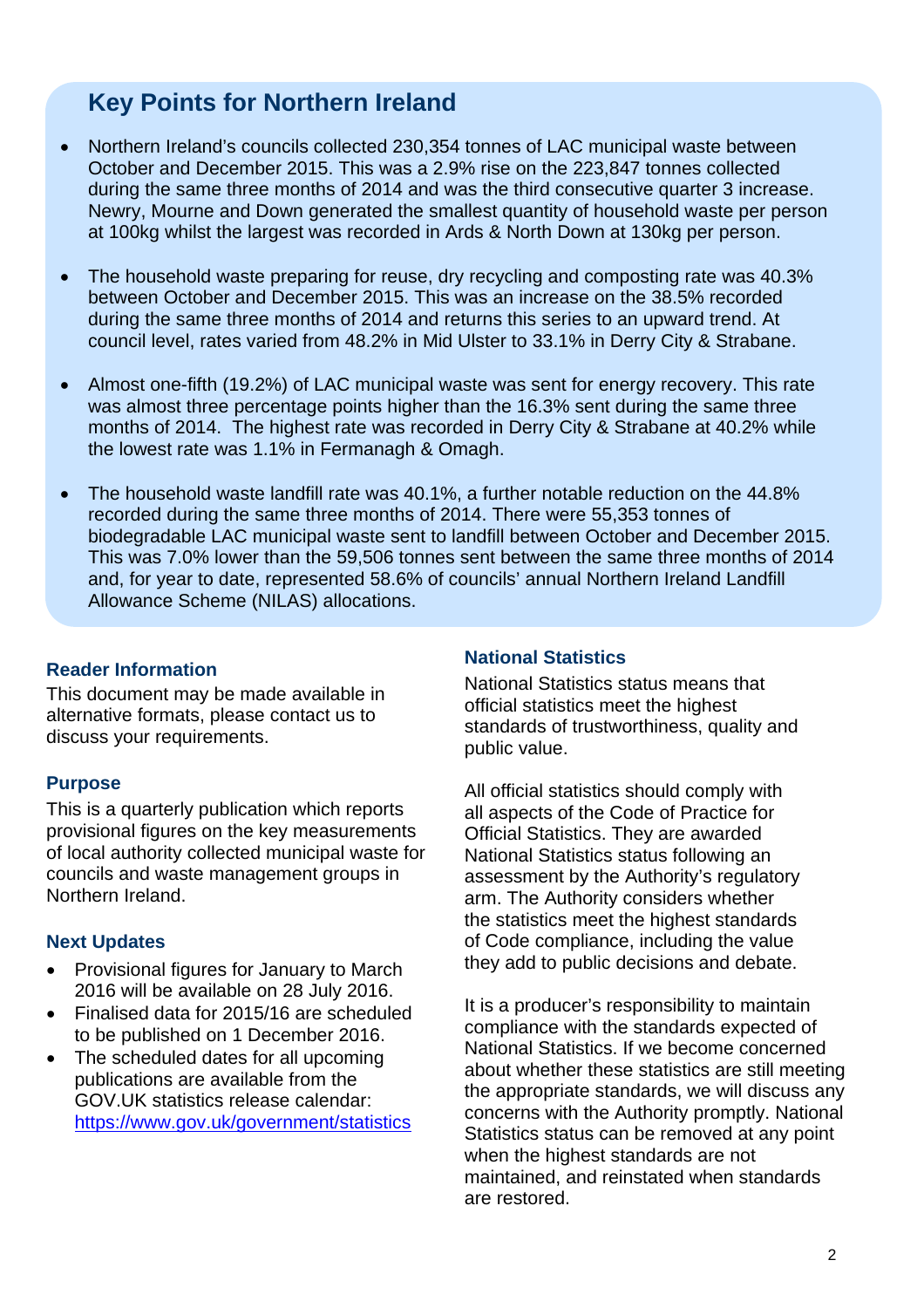# **Introduction**

This report presents information on the quantities of local authority collected municipal waste managed in Northern Ireland between October and December 2015. It provides information on the quantities and rates of local authority collected waste arisings, sent for preparing for reuse, for dry recycling, composting, energy recovery and sent to landfill. Some of these measurements are key performance indicators (KPIs). These are used to assess progress towards achieving waste strategy targets and where appropriate this is highlighted in the tables and charts.

The 26 councils covered by previous reports were reorganised into 11 new councils from 1 April 2015. This is the third release of waste data collected on an 11 council basis. During this period in Northern Ireland 8 of the 11 councils were split into two Waste Management Groups (WMGs) with 3 councils unaffiliated to any group. WMGs produce, develop and implement Waste Management Plans for their areas of responsibility and are an important part of the data submission process. The group with the largest share of the population is arc21 with 59%. The North West Regional Waste Management Group (NWRWMG) has 16% of the population with the remaining 25% residing in councils belonging to no waste management group.

There were six councils in arc21: Antrim & Newtownabbey; Ards & North Down; Belfast; Lisburn & Castlereagh; Mid & East Antrim; and Newry, Mourne & Down. NWRWMG contained two councils: Causeway Coast & Glens; and Derry City & Strabane. The remaining three councils were not members of any WMG: Armagh City, Banbridge & Craigavon; Fermanagh & Omagh; and Mid Ulster.



#### **Figure 1: Map of councils and waste management groups in Northern Ireland**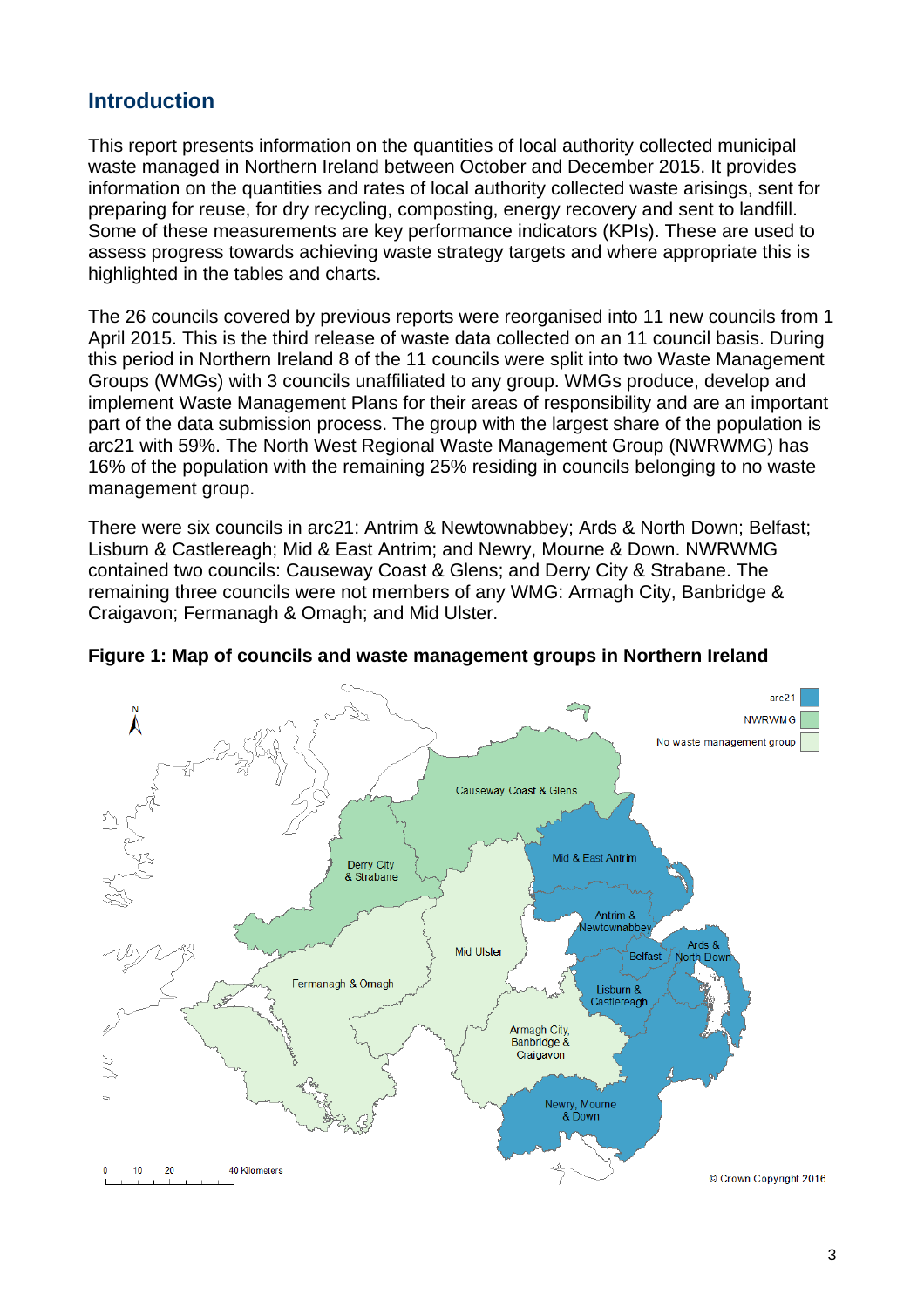# **Overview**

This report is split into five sections, each of which cover local authority collected (LAC) municipal and, where appropriate, household waste:

- **waste arisings (pages 5-7)**,
- **reuse, dry recycling and composting (pages 8-9),**
- **energy recovery (pages 10-11),**
- **landfill (pages 12-13), and,**
- **biodegradable landfill (pages 14-15).**

The purpose of this overview is to show at a glance the proportions of the total LAC municipal waste arisings sent for preparing for reuse, dry recycling, composting, energy recovery and landfill between October and December 2015.

### **Figure 2: LAC municipal waste preparing for reuse, dry recycling, composting, energy recovery and landfill rates by council and waste management group**  Northern Ireland, October to December 2015



At the Northern Ireland level 39.6% of LAC municipal waste was sent for preparing for reuse, dry recycling and composting between October and December 2015. Energy recovery accounted for 19.2% and 40.8% was landfilled. This left 0.4% unaccounted for which was likely to involve moisture and/or gaseous losses. Unclassified waste is calculated as a residual amount of municipal waste after municipal waste sent for preparing for reuse, dry recycling, composting, energy recovery and landfill have been accounted for, instead of being extracted directly from the WasteDataFlow system. Each of the rates is discussed in detail in the appropriate section of the report.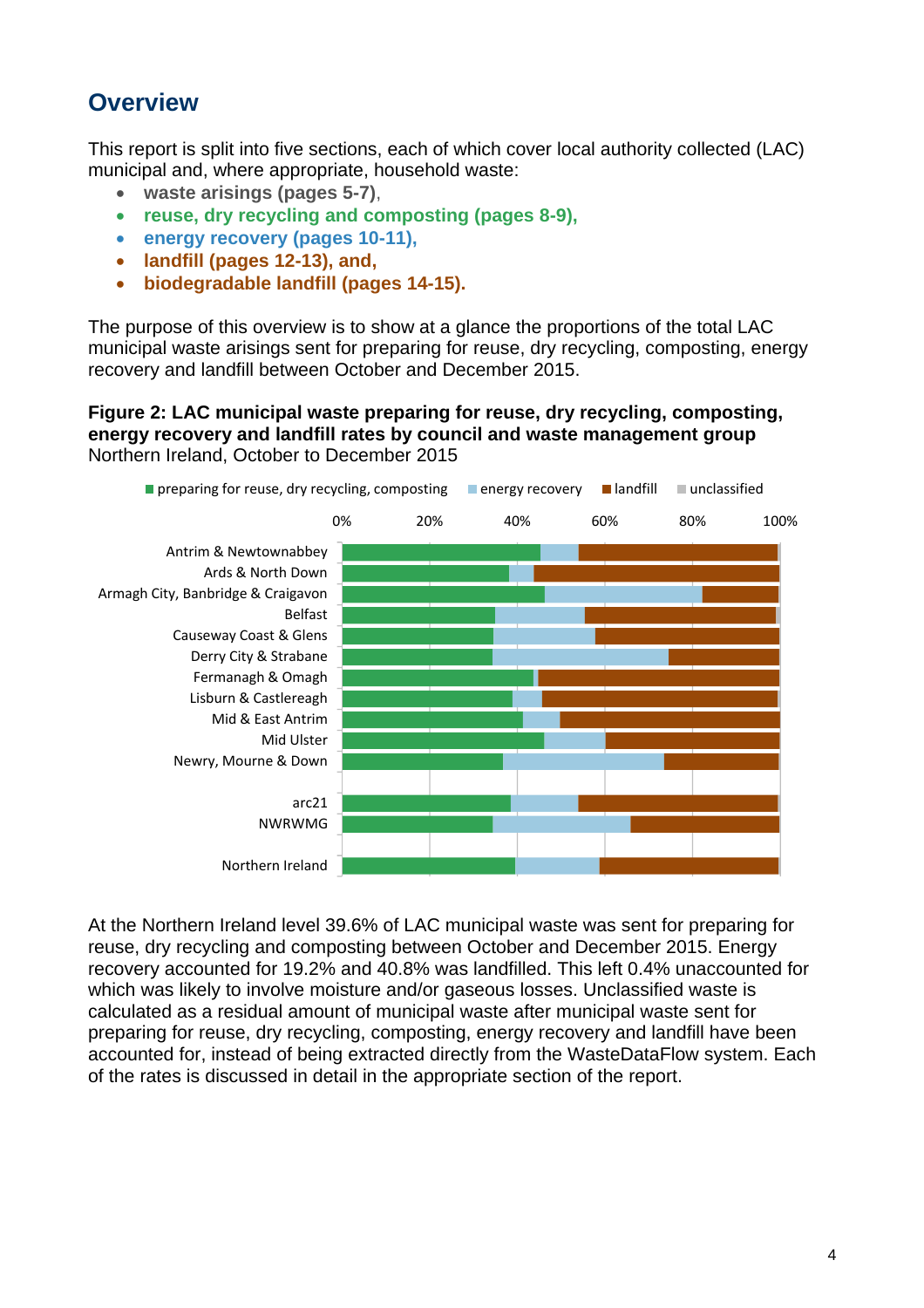# **Waste arisings**

The total quantity of local authority collected (LAC) municipal waste arisings is a key performance indicator, KPI (j). This indicator is also used to monitor performance under the Local Government (Performance Indicators and Standards) Order (Northern Ireland) 2015. Northern Ireland's councils collected 230,354 tonnes of LAC municipal waste between October and December 2015. This was a 2.9% increase on the 223,847 tonnes collected during the same three months of 2014.

Since 2006/07 household waste has accounted for 86-89% of total LAC municipal waste each quarter. This quarter household waste accounted for 88.9%. Household waste includes materials collected directly from households via kerbside collections, material taken to bring sites and civic amenity sites as well as several other smaller sources. The remaining 11.1% was non household waste.

## **Figure 3: Waste arisings**

Northern Ireland, quarterly from 2006/07 to 2015/16, KPI (j)



The longer term trend in October to December each year has been a gradual reduction in LAC municipal waste arisings of 14.6% across six years from a high of 253,956 tonnes between October and December 2006 to a low of 216,987 tonnes between the same three months of 2012. In the three years since, arisings have increased by 6.2% to 230,354 tonnes in the current quarter.

Factors affecting LAC municipal waste arisings, the majority of which is household waste, include individual household behaviours, the advice and collection services provided by councils and to some extent the state of the economy which continues to show signs of recovery.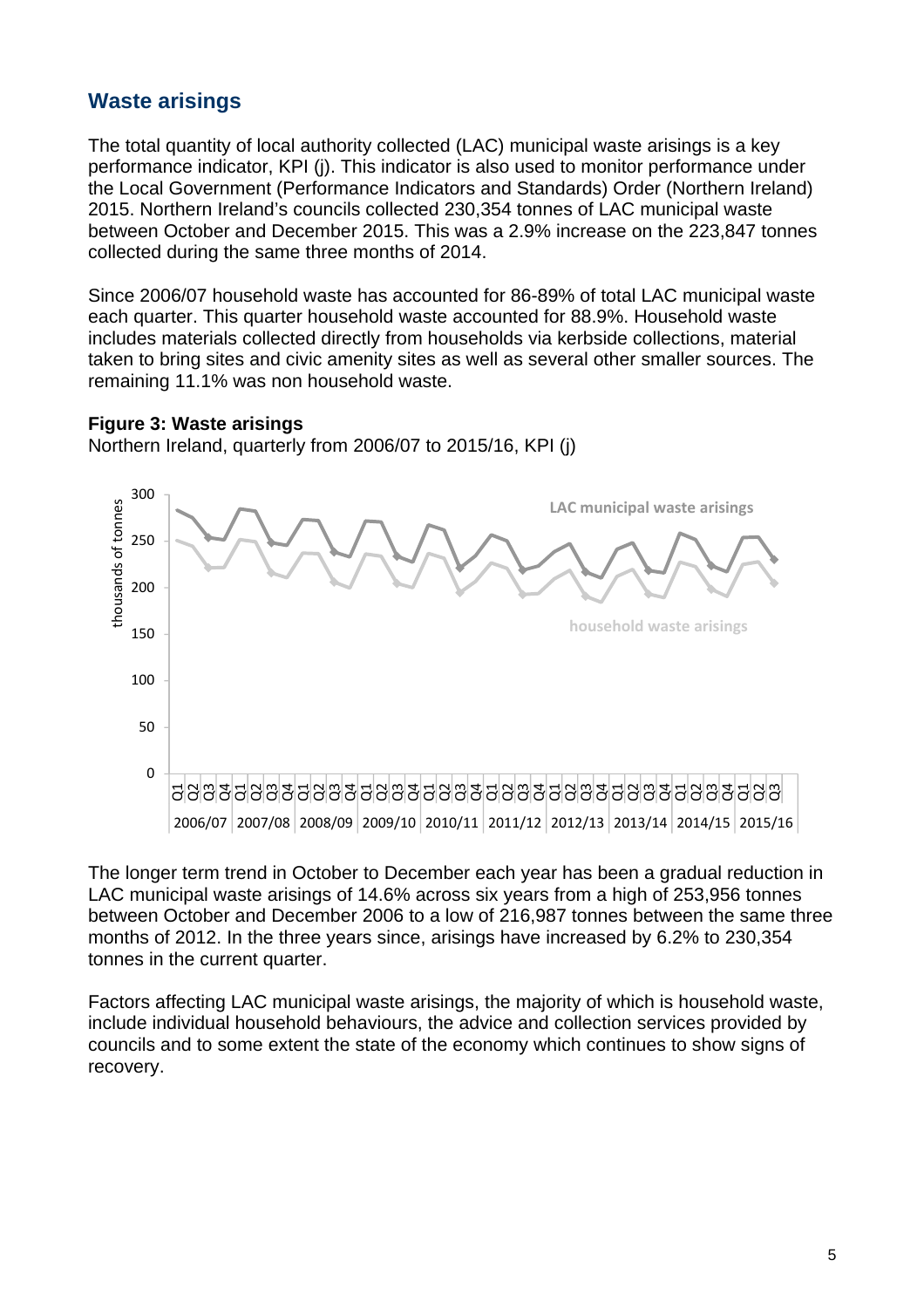# **Figure 4: LAC municipal waste arisings by council**

Northern Ireland, October to December 2015, KPI (j)

 $\blacksquare$  household waste arisings  $\blacksquare$  non household waste arisings



*Note: The NI and waste management group figures are not shown on this chart as their larger waste arisings distort the scale and make it difficult to distinguish the differences between councils. All figures are available from the data tables appendix.* 

The proportion of Northern Ireland's total LAC municipal waste collected by each council broadly reflects the population within the councils. Belfast City Council had the greatest LAC municipal waste arisings between October and December 2015 with 42,462 tonnes. This was 18% of total NI LAC waste arisings, the same as its 18% share of the total NI population. Interestingly, it also had the largest proportion of non-household local authority collected municipal waste arisings, at 17.7%, likely reflecting the concentration of businesses in this area. Fermanagh & Omagh District Council had the lowest arisings between October and December 2015 with 13,164 tonnes collected. This represented 6% of total NI arisings during the period and again was the same as the 6% of the NI population living in this council area.

There are two key performance indicators which look at household waste arisings in more detail by considering household waste arisings per capita, KPI (p), and per household KPI (h). In Northern Ireland there were 111 kilogrammes (kg) of household waste collected per capita (per head of population) and 281 kg per household between October and December 2015. This was an increase on the 108 kg collected per person and 274 kg per household during the same three months of 2014.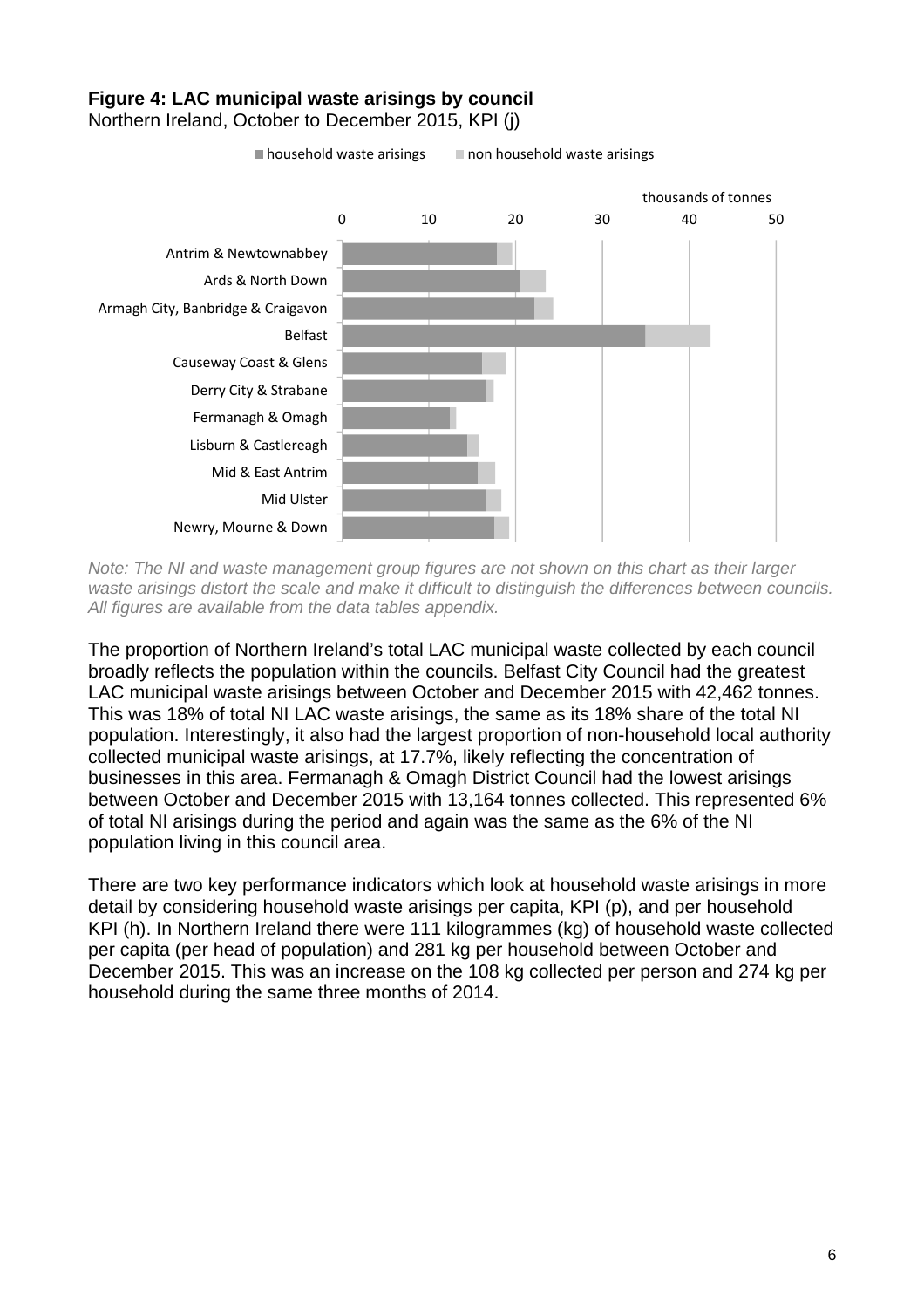**Figure 5: Household waste arisings per capita and per household by council**  Northern Ireland, October to December 2015, KPIs (p) and (h)



Newry, Mourne and Down generated the smallest quantity of household waste per person of the 11 councils at 100kg per person between October and December 2015. The largest quantities per person were recorded in Ards & North Down at 130kg per person.

The household waste arisings per household show a similar distribution across NI to household waste arisings per capita with some small differences. Belfast City Council generated the smallest quantity of household waste per household at 240kg per household. The largest quantity per household was recorded in Mid Ulster at 330kg per household. This may be related to the fact that Mid Ulster has the largest average household size of the 11 councils.

The 26 councils covered by previous reports were reorganised into 11 new councils from 1 April 2015. This is the third release of waste data collected on an 11 council basis but there are no 11 council data from last year to compare this quarter's figures against. It will be possible to begin to make comparisons over time for councils from the April to June 2016 report scheduled for publication on 20 October 2016.

The arisings figures can be found in Tables 1 and 2 of the data tables appendix. The per capita and per household figures can be found in Tables 12 and Table 13 respectively. All figures are also available from the time series dataset.

- [https://www.daera-ni.gov.uk/sites/default/files/publications/doe/lac-municipal-waste](https://www.daera-ni.gov.uk/sites/default/files/publications/doe/lac-municipal-waste-q3-2015-16-appendix.xlsx)[q3-2015-16-appendix.xlsx](https://www.daera-ni.gov.uk/sites/default/files/publications/doe/lac-municipal-waste-q3-2015-16-appendix.xlsx)
- [https://www.daera-ni.gov.uk/sites/default/files/publications/doe/lac-municipal-waste](https://www.daera-ni.gov.uk/sites/default/files/publications/doe/lac-municipal-waste-timeseries.xlsx)[timeseries.xlsx](https://www.daera-ni.gov.uk/sites/default/files/publications/doe/lac-municipal-waste-timeseries.xlsx)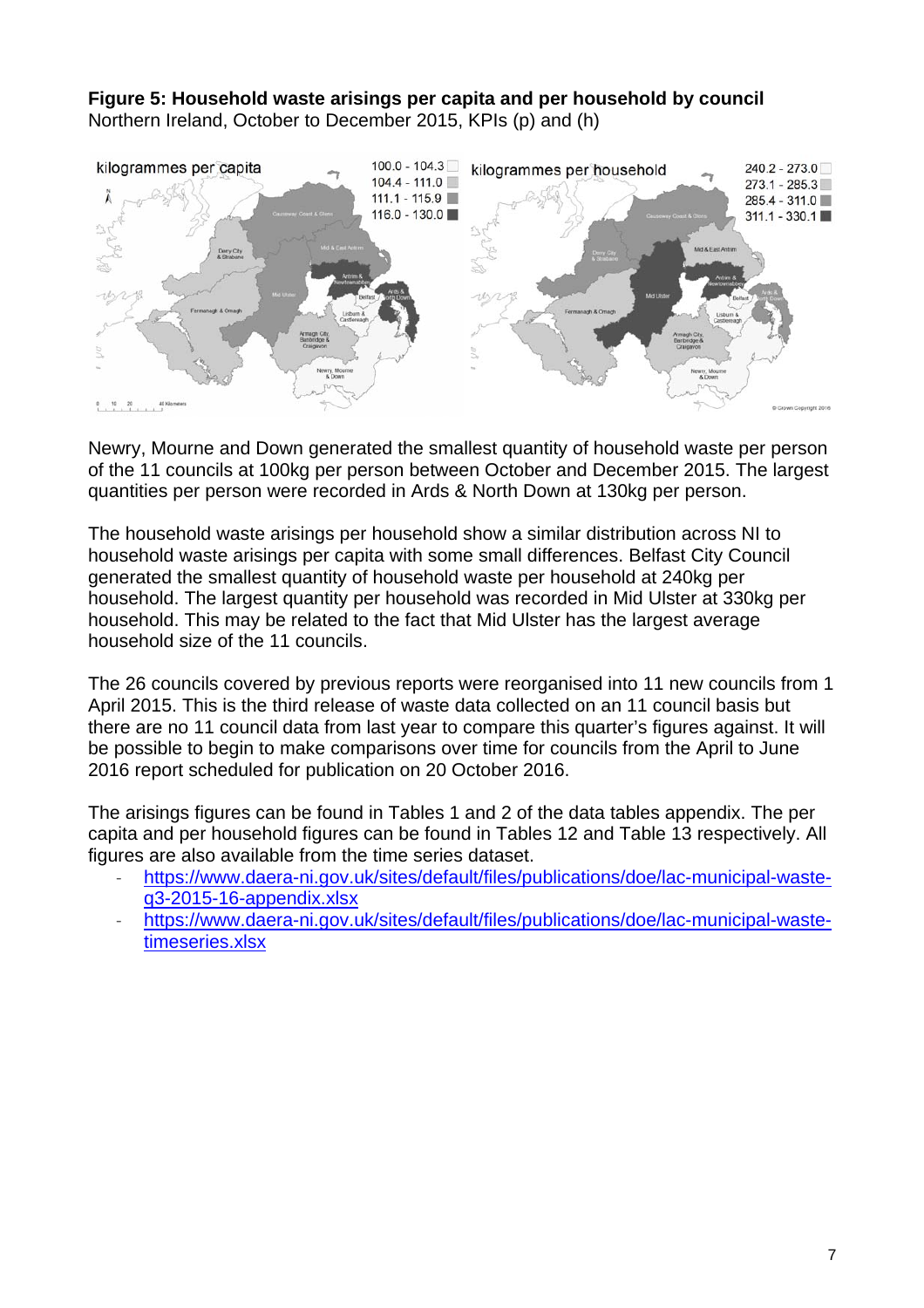# **Recycling (preparing for reuse, dry recycling and composting)**

This section of the report looks at local authority collected (LAC) municipal and household waste recycling rates. Both are key performance indicators and now include waste sent for preparing for reuse, dry recycling and composting. Previously used key performance indicators KPI (a) and (e) have been modified, in line with the rest of the UK, to include waste sent for preparing for reuse, and relabelled as KPI (a2) and (e2). The impacts were small, adding less than 0.1 percentage points to the rates, and resulted in the break in the time series visible in Figure 6. The KPI (a2) indicator is also used to monitor performance under the Local Government (Performance Indicators and Standards) Order (Northern Ireland) 2015.

There were 91,172 tonnes of LAC municipal waste sent for preparing for reuse, dry recycling and composting (referred to as 'recycling' for the rest of this section) between October and December 2015. The LAC municipal waste recycling rate was 39.6%. This was an increase on the 38.0% of LAC municipal waste sent for recycling between October and December 2014.

The household waste recycling rate was 40.3% between October and December 2015. This was higher than the 38.5% recorded during the same three months of 2014. The proportion of household waste sent for preparing for reuse was 0.1%, dry recycling made up 23.2% and composting was 17.0%. During October to December 2014, the equivalent rates for preparing for reuse and dry recycling were similar, however composting was slightly lower at 15.6%.





These figures show seasonal variation which is driven by the quantities of garden waste sent for composting. Greater quantities of garden waste are collected and sent for composting during the spring and summer quarters April to June and July to September. The longer term trend in October to December of each year has been a steady increase in the household waste recycling and composting rate from 26.5% in October to December 2006 to a peak of 40.2% in October to December 2015. Waste sent for preparing for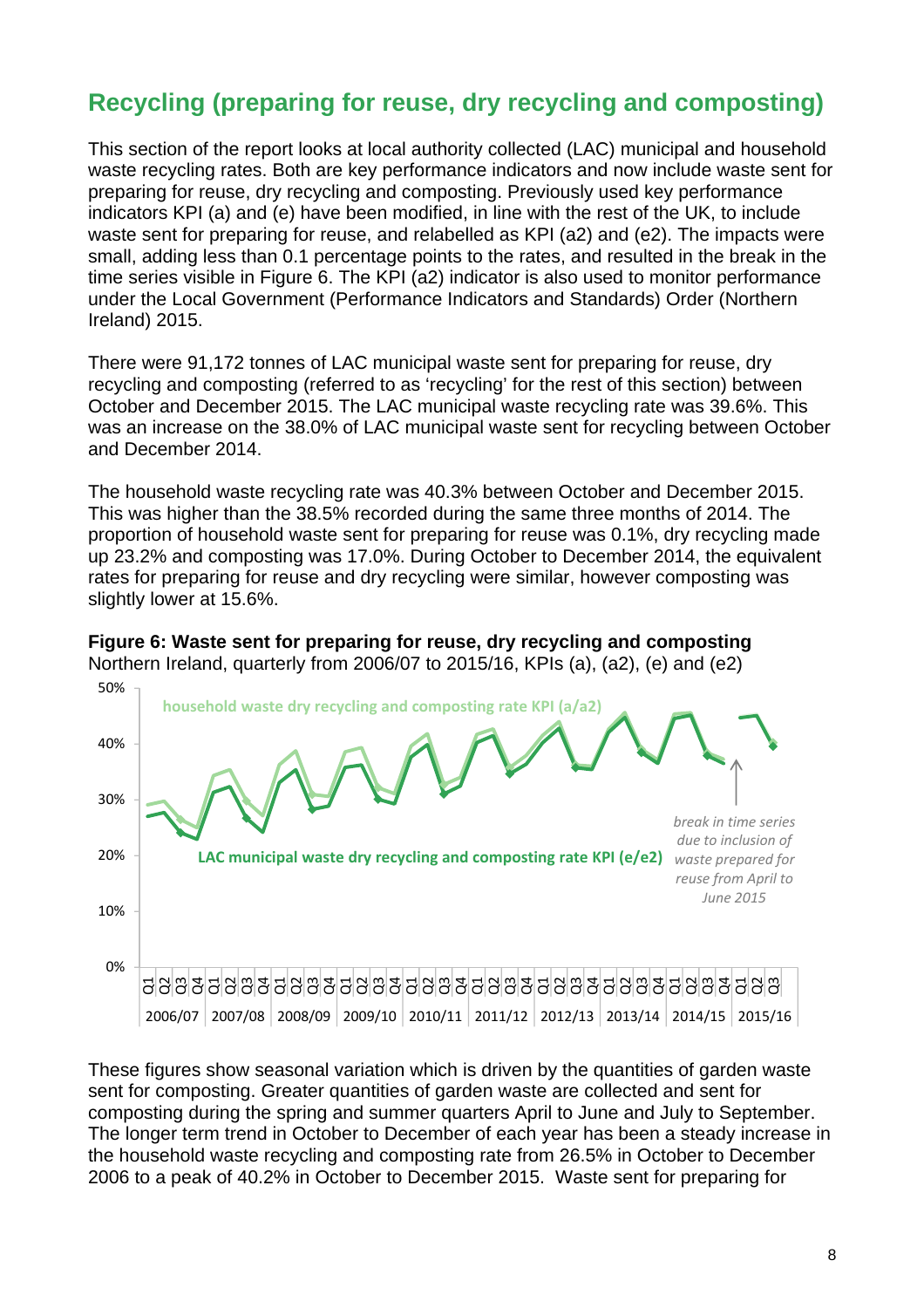reuse (136 tonnes this quarter) has been included from 2015/16 and adds 0.1 percentage points to the rate.

# **Figure 7: Household waste preparing for reuse, dry recycling and composting rate by council and waste management group**



Northern Ireland, October to December 2015, KPI (a2)

The highest household waste recycling rate was recorded in Mid Ulster at 48.2%. The lowest rate, 33.1%, was recorded in Derry City and Strabane. There was considerable variation between dry recycling and composting rates. Fermanagh & Omagh recorded the highest dry recycling rate at 26.9% closely followed by Belfast at 26.7%. Lisburn & Castlereagh and Mid & East Antrim recorded the lowest rates at 17.9% and 18.4%. Mid Ulster had the highest composting rate at 25.8% and Derry City & Strabane had the lowest at 6.9%. Differences in recycling will have been affected by the timing of the roll-out of specific types of collection services between councils. The composting element of the rate in particular can also be affected by differences in the urban-rural characteristics across the council areas.

An additional recycling rate, called the waste from households recycling rate, was calculated for the third time this quarter. It is not a key performance indicator and is not discussed in this report but can be found in the data tables appendix. It can be used to make comparable calculations between each of the four UK countries. For more information see W*aste from Households Recycling Rate* under *Data Developments* in the User Guidance.

These figures can be found in Tables 10 and 11 of the data tables appendix and in the time series dataset. The waste from households figures are available in Tables 16 and 17 and in the time series dataset.

- ‐ [https://www.daera-ni.gov.uk/sites/default/files/publications/doe/lac-municipal-waste](https://www.daera-ni.gov.uk/sites/default/files/publications/doe/lac-municipal-waste-q3-2015-16-appendix.xlsx)[q3-2015-16-appendix.xlsx](https://www.daera-ni.gov.uk/sites/default/files/publications/doe/lac-municipal-waste-q3-2015-16-appendix.xlsx)
- ‐ [https://www.daera-ni.gov.uk/sites/default/files/publications/doe/lac-municipal-waste](https://www.daera-ni.gov.uk/sites/default/files/publications/doe/lac-municipal-waste-timeseries.xlsx)[timeseries.xlsx](https://www.daera-ni.gov.uk/sites/default/files/publications/doe/lac-municipal-waste-timeseries.xlsx)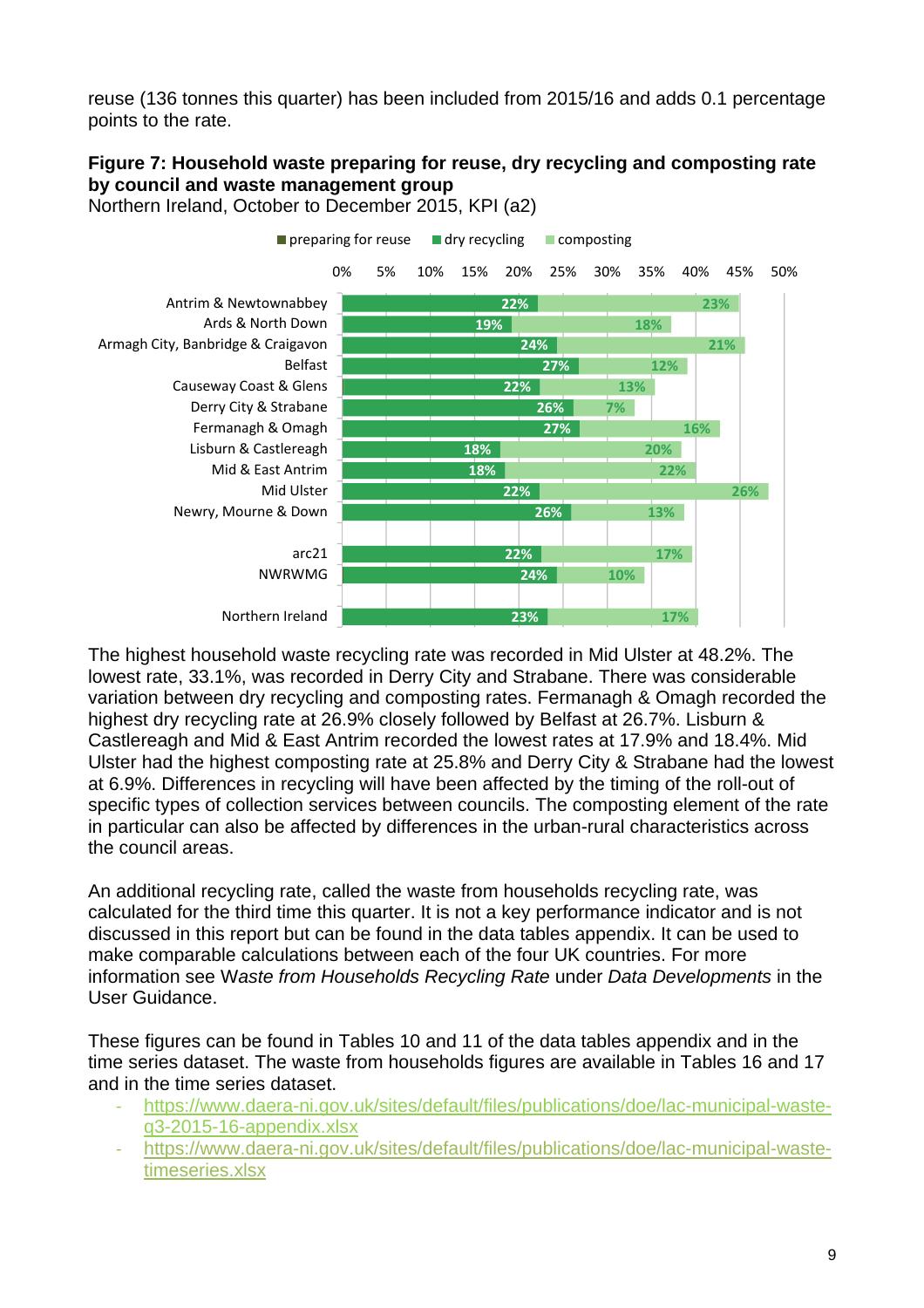# **Energy recovery**

This quarterly report includes figures on energy recovery, which is the term used when value is gained from waste products by converting them into energy. The major method used is incineration with energy recovery, although other technologies exist. For more information see *Energy Recovery Data* in the *Data Developments* section of the user guidance.

Between October and December 2015, 44,127 tonnes of LAC municipal waste arising was sent for energy recovery. This gave an LAC municipal waste energy recovery rate of 19.2%. This rate was almost three percentage points higher than the 16.3% sent during the same three months of 2014. In each year, the majority was mixed residual LAC municipal waste with a smaller proportion from specific streams, e.g. wood.



**Figure 8: LAC municipal waste sent for energy recovery** 

Northern Ireland, quarterly from 2006/07 to 2015/16

There was zero, or very small quantities, of LAC municipal waste sent for energy recovery before 2009/10. Strong growth followed from 2010/11 to 2014/15 with the energy recovery rate increasing from 0.5% between October and December 2009 to 19.2% for the same three months of 2015. Most of the growth has been driven by mixed residual LAC municipal waste sent for energy recovery, with the specific streams proportion reaching 2- 3% in 2013/14 and remaining around that level since.

Mixed residual LAC municipal waste sent for energy recovery is combustible residual waste collected from the kerbside and from civic amenity sites and processed into refuse derived fuel at material recovery facilities. The specific streams element of energy recovery is mostly wood but also includes furniture, carpets and mattresses, mostly collected from civic amenity sites.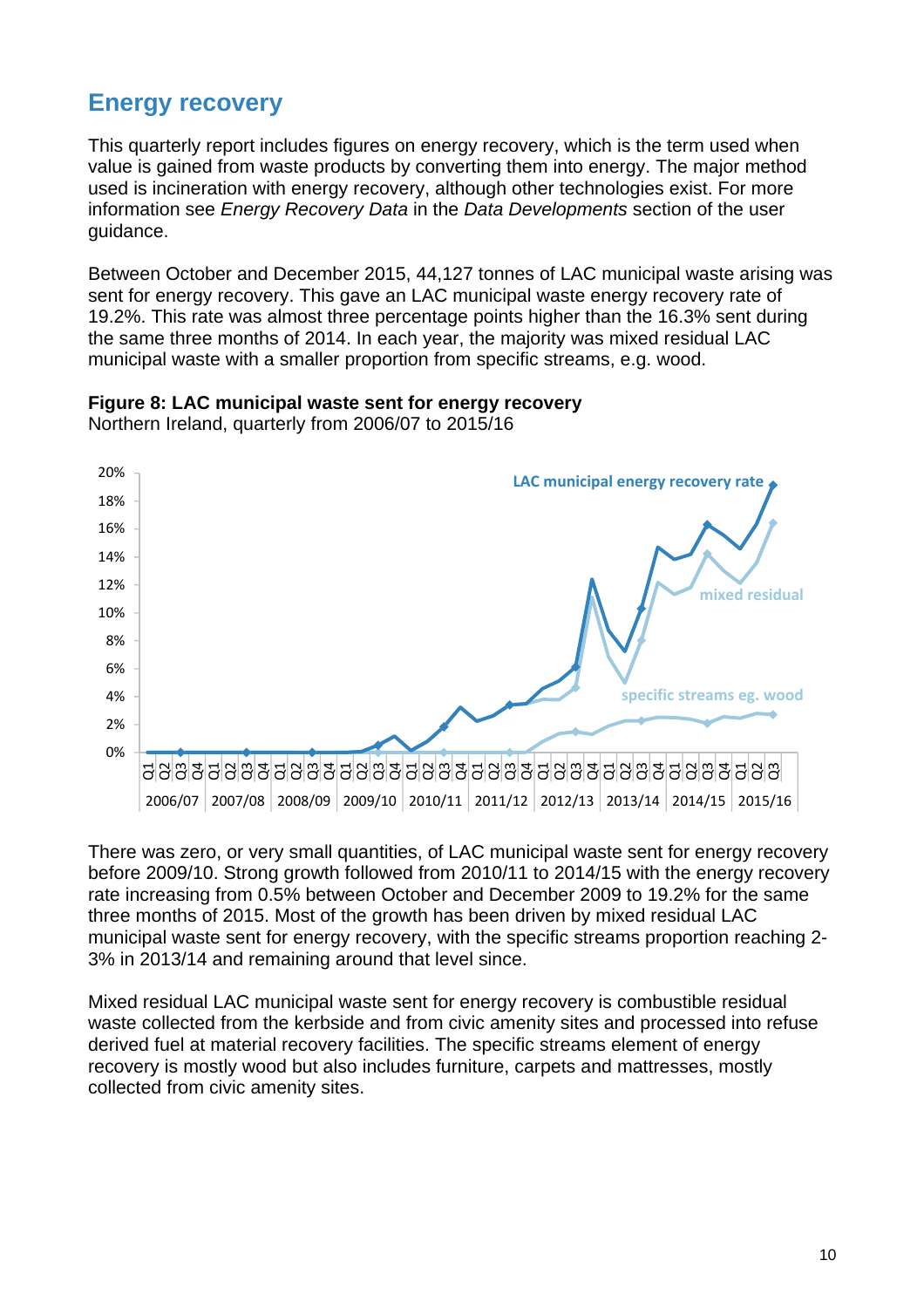# **Figure 9: LAC municipal waste energy recovery rate by council and waste management group**



Northern Ireland, October to December 2015

The NWRWMG had an energy recovery rate of 31.4%, more than double that of arc21 at 15.4% and significantly higher than the overall Northern Ireland rate of 19.2%. The highest LAC municipal waste energy recovery rate was recorded in Derry City & Strabane at 40.2%. The lowest rate was 1.1% recorded in Fermanagh & Omagh. For most councils energy recovery for mixed residual waste accounted for a greater proportion of their total energy recovery than specific streams such as wood. Antrim & Newtownabbey and Ards & North Down had the highest energy recovery rates for specific streams at 5.4%, and 5.2% respectively. Generating energy from waste by incineration is preferable to landfill, although preparing for reuse, dry recycling and composting are preferable to both.

These figures can be found in Tables 3 and 4 of the data tables appendix and in the time series dataset.

- ‐ [https://www.daera-ni.gov.uk/sites/default/files/publications/doe/lac-municipal-waste](https://www.daera-ni.gov.uk/sites/default/files/publications/doe/lac-municipal-waste-q3-2015-16-appendix.xlsx)[q3-2015-16-appendix.xlsx](https://www.daera-ni.gov.uk/sites/default/files/publications/doe/lac-municipal-waste-q3-2015-16-appendix.xlsx)
- ‐ [https://www.daera-ni.gov.uk/sites/default/files/publications/doe/lac-municipal-waste](https://www.daera-ni.gov.uk/sites/default/files/publications/doe/lac-municipal-waste-timeseries.xlsx)[timeseries.xlsx](https://www.daera-ni.gov.uk/sites/default/files/publications/doe/lac-municipal-waste-timeseries.xlsx)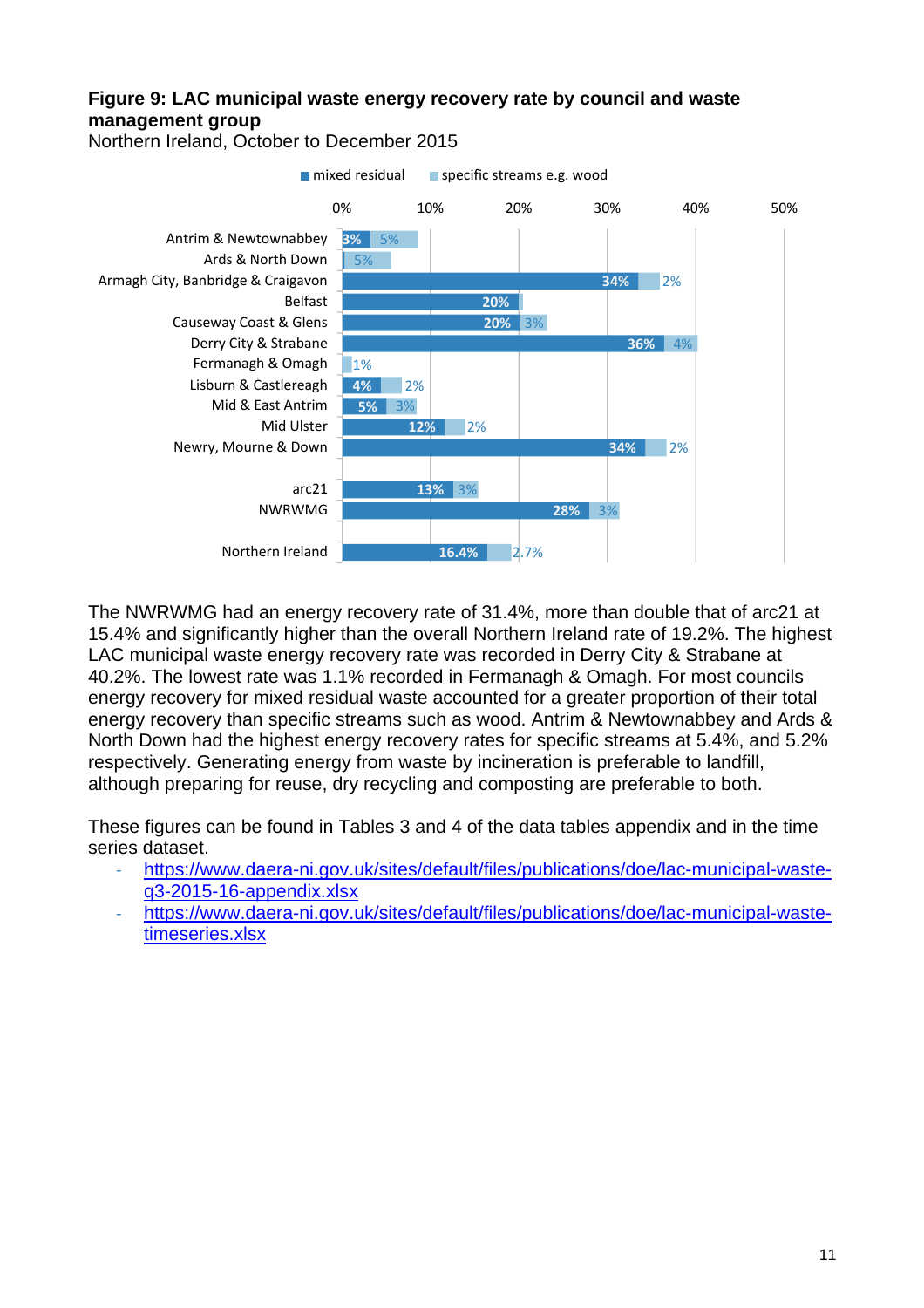# **Landfill**

The quantity of LAC municipal waste sent to landfill decreased by 7.3% from 101,530 tonnes during October to December 2014 to 94,080 tonnes between October and December 2015. This gave a quarterly landfill rate of 40.8% for the most recent quarter which was lower than the 45.4% recorded during the same quarter of 2014. The latest quarterly landfill rate for household waste only was 40.1%, a further reduction on the 44.8% recorded during the same three months of 2014.

# **Figure 10: Waste sent to landfill**

Northern Ireland, quarterly from 2006/07 to 2015/16, KPIs (b) and (f) 0% 10% 20% 30% 40% 50% 60% 70% 80% Q1 Q2 Q3 Q4 Q1 Q2 Q3 Q4 Q1 Q2 Q3 Q4 Q1 Q2 Q3 Q4 Q1 Q2 Q3 Q4 Q1 Q2 Q3 Q4 Q1 Q2 Q3 Q4 Q1 Q2 Q3 Q4 Q1 Q2 Q3 Q4 Q1 Q2 Q3 2006/07 2007/08 2008/09 2009/10 2010/11 2011/12 2012/13 2013/14 2014/15 2015/16 **household waste landfill rate KPI LAC municipal waste landfill rate KPI (f)**

The landfill rate has now reached its lowest ever level for October to December. The long term trend has seen the October to December household waste landfill rate fall consistently from 73.5% in October to December 2006 to 40.1% in October to December 2015. This is also the first time that it has been below the household waste recycling rate (40.3%) for this quarter. Note that the landfill rate exhibits seasonality and the April to June and July to September quarters tend to have lower rates than October to December and January to March. The seasonality stems from the higher proportion of compostable garden waste arising during spring and summer.

Armagh City, Banbridge & Craigavon recorded the lowest household landfill rate at 17.6%, less than half the Northern Ireland rate of 40.1%. The highest household landfill rate was recorded in Ards & North Down at 56.4% closely followed by Fermanagh & Omagh at 56.0%.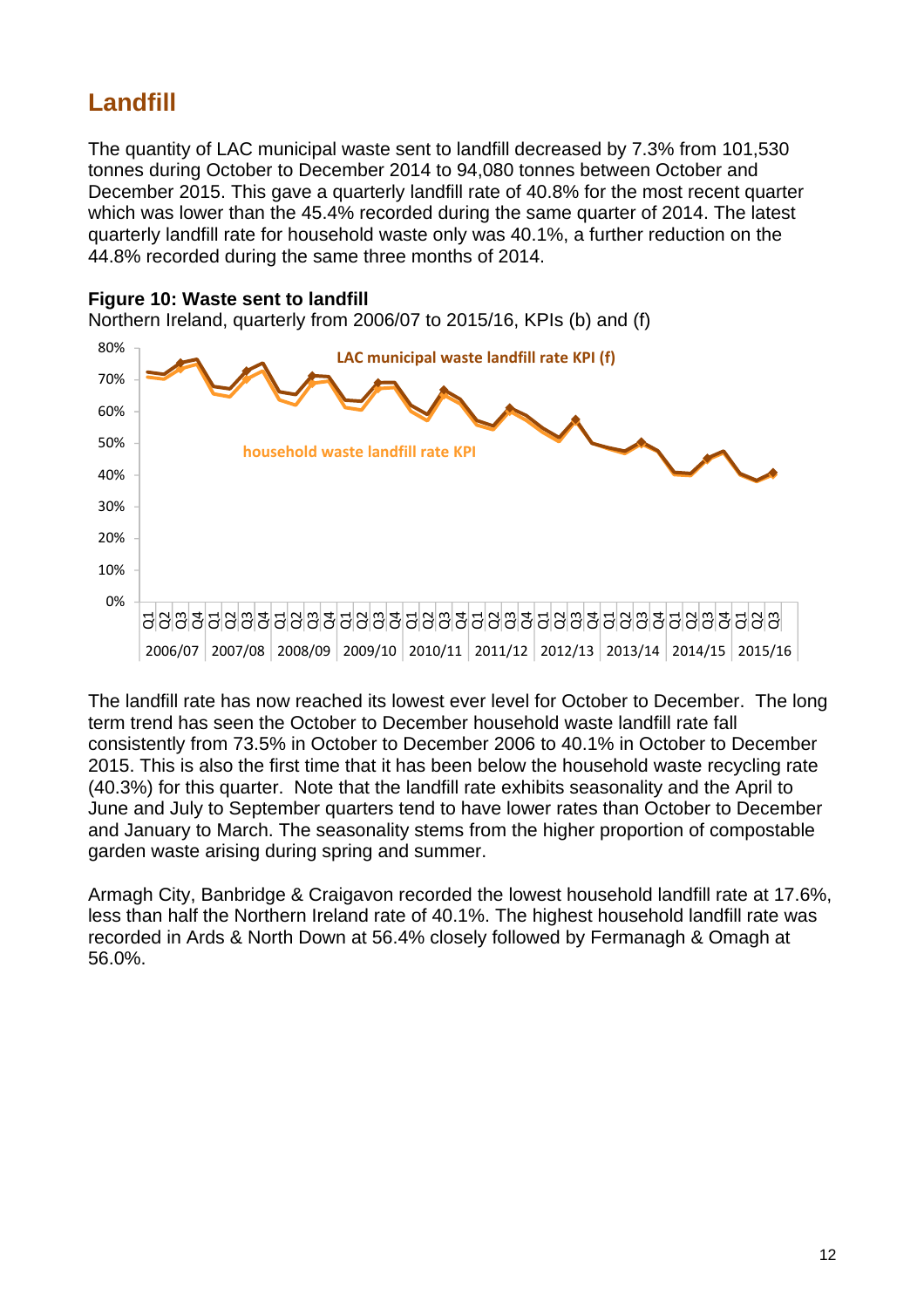## **Figure 11: Household waste landfilled by council and waste management group**  Northern Ireland, October to December 2015, KPI (b)



Material, mainly from residual waste treatment, can also be sent for energy recovery in the form of refuse derived fuel (RDF) which also diverts it from landfill. In addition, the ongoing Rethink Waste campaign is encouraging the NI population to Reduce, Reuse and Recycle their waste. Landfill Tax for household waste continues to be the main driver for local authorities to reduce landfill. Other considerations include a limit on the amount of biodegradable LAC municipal waste as measured by KPI (g). Generating energy from waste by incineration is preferable to landfill, although recycling and reuse are preferable to both.

This data and more information including collection method can be found in Tables 3 and 4 of the data tables appendix and in the time series dataset.

- [https://www.daera-ni.gov.uk/sites/default/files/publications/doe/lac-municipal-waste](https://www.daera-ni.gov.uk/sites/default/files/publications/doe/lac-municipal-waste-q3-2015-16-appendix.xlsx)[q3-2015-16-appendix.xlsx](https://www.daera-ni.gov.uk/sites/default/files/publications/doe/lac-municipal-waste-q3-2015-16-appendix.xlsx)
- ‐ [https://www.daera-ni.gov.uk/sites/default/files/publications/doe/lac-municipal-waste](https://www.daera-ni.gov.uk/sites/default/files/publications/doe/lac-municipal-waste-timeseries.xlsx)[timeseries.xlsx](https://www.daera-ni.gov.uk/sites/default/files/publications/doe/lac-municipal-waste-timeseries.xlsx)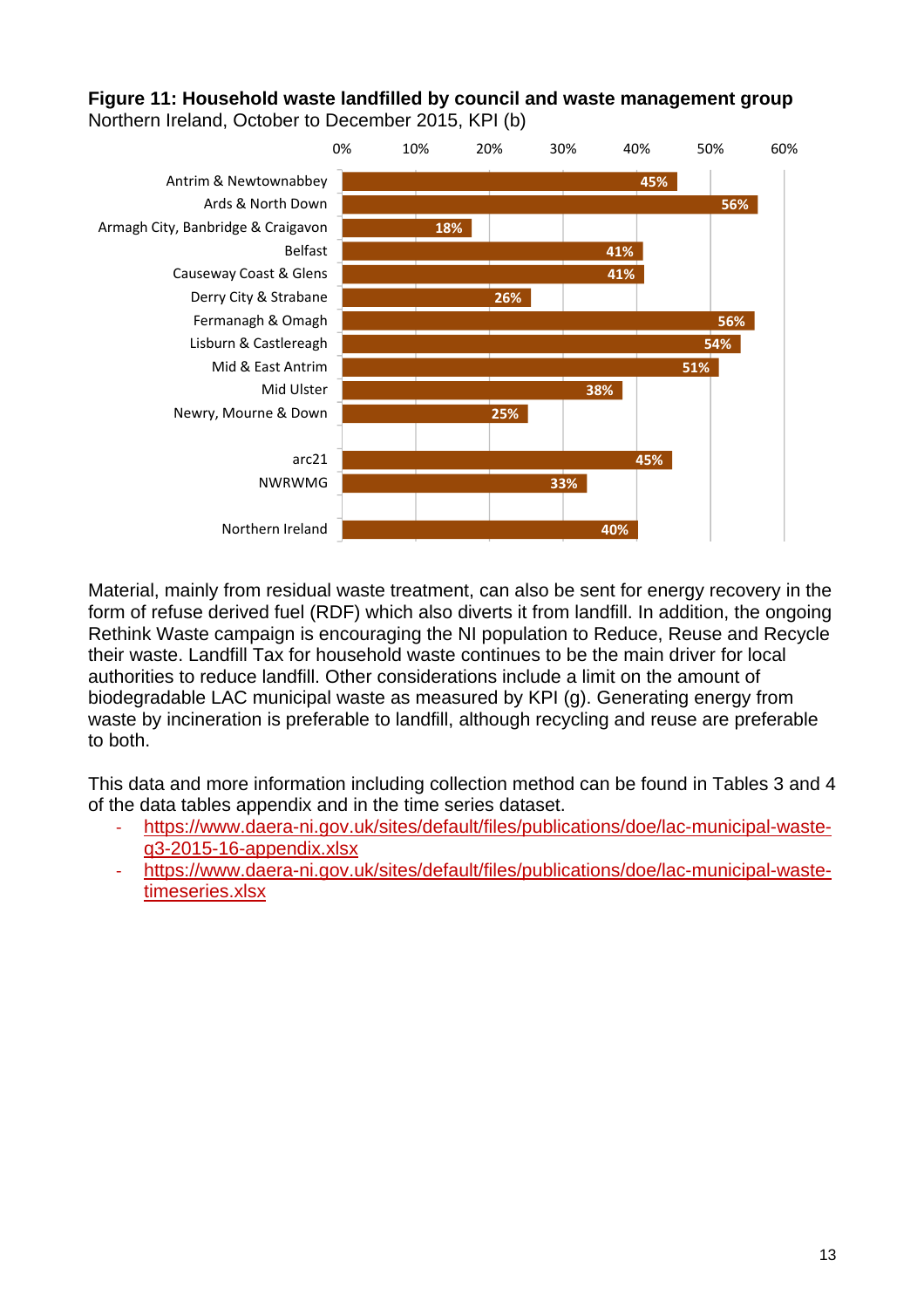# **Biodegradable local authority collected municipal waste to landfill**

Article 5(2) of the EC Landfill Directive (1999/31/EC) requires member states to reduce the amount of biodegradable municipal waste sent to landfill, setting challenging targets. The Landfill Allowance Scheme (NI) Regulations 2004 (as amended) place a statutory responsibility on councils, in each scheme year, to landfill no more than the quantity of biodegradable LAC municipal waste (BLACMW) for which they have allowances. In order to ensure compliance with these targets, the amount of biodegradable LAC municipal waste sent to landfill, KPI (g), is monitored. This indicator is also used to monitor performance under the Local Government (Performance Indicators and Standards) Order (Northern Ireland) 2015.

Under the Northern Ireland Landfill Allowance Scheme (NILAS) regulations councils have been allocated a number of allowances (each allowance represents 1 tonne of BLACMW) for each year until 2019/20. However in any scheme year a council may transfer allowances to other councils in order to ensure that each council does not exceed the amount it is permitted to send to landfill. Transfers of allowances are not included in the provisional quarterly figures but are included in the finalised annual figures. The finalised 2015/16 figures are scheduled to be released on 1 December 2016. More information on the NILAS regulations can be found on the DAERA website:

‐ [https://www.daera-ni.gov.uk/articles/northern-ireland-landfill-allowance-scheme](https://www.daera-ni.gov.uk/articles/northern-ireland-landfill-allowance-scheme-nilas)[nilas](https://www.daera-ni.gov.uk/articles/northern-ireland-landfill-allowance-scheme-nilas)

There were 55,353 tonnes of BLACMW sent to landfill between October and December 2015. This was 7.0% lower than the 59,506 tonnes sent between the same three months of 2014. However it did account for a similar proportion of the annual allowance, 20.0% between October and December 2015 compared to 20.4% in the equivalent quarter of 2014. The 2015/16 NILAS allowance (277,142 tonnes) was 4.9% lower than the 2014/15 allowance (291,428 tonnes). During the first three quarters of 2015/16 councils have used 58.6% of the annual NILAS allocation.

The waste management groups arc21 and NWRWMG have used 22.7% and 17.4% of their 2015/16 allocations between October and December 2015, and 64.7% and 55.1% of their allocations during the first three quarters of 2015/16 combined. If comparing the extent to which allowances have been used against last year, it is important to note that there has been a reduction in the allocations, and that Local Government re-organisation has changed the membership of the waste management groups.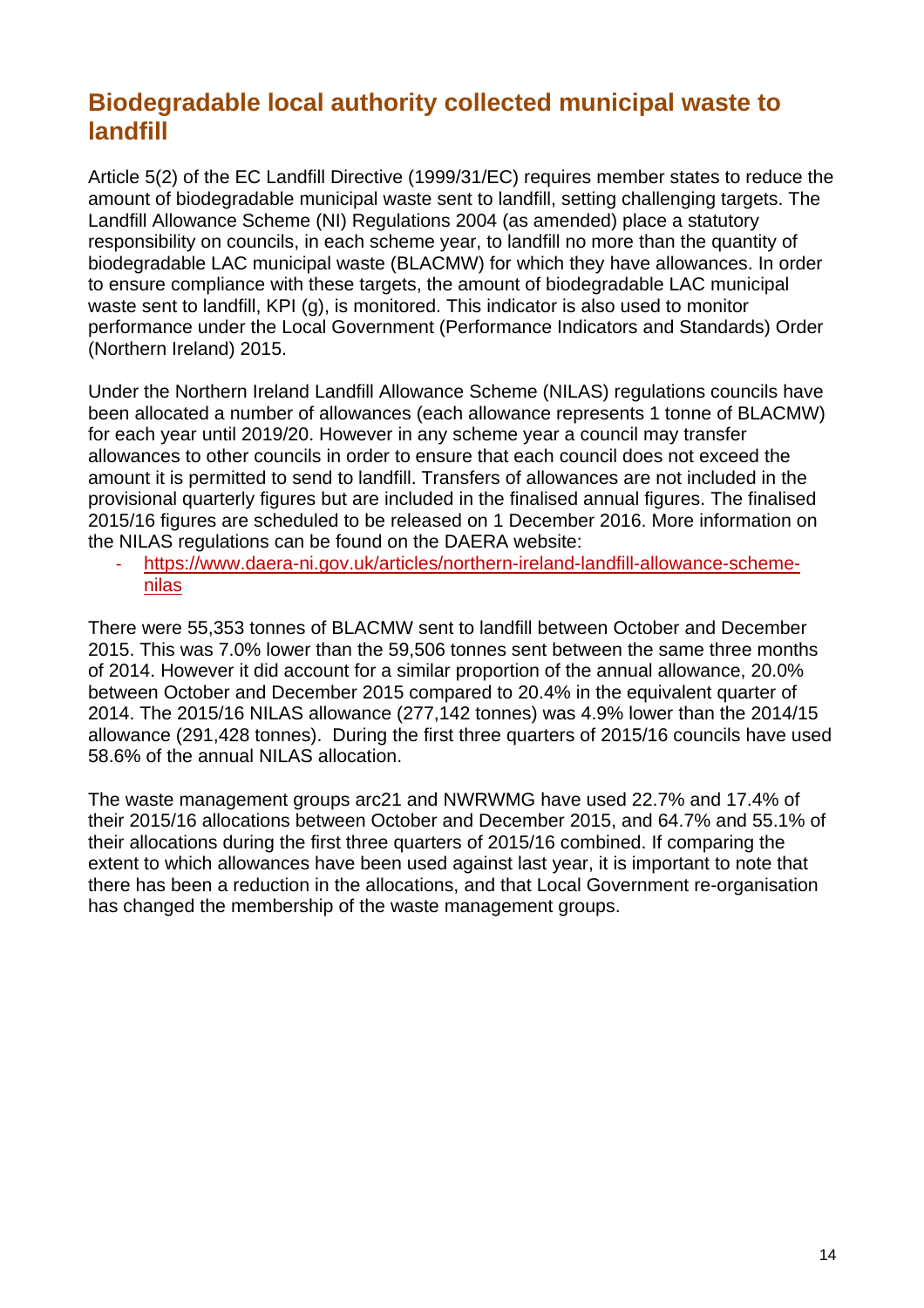

**Figure 12: Biodegradable LAC municipal waste allowance sent to landfill by council**  Northern Ireland, October to December 2015, KPI (g)

*Note: The NI and waste management group figures are not shown on this chart as their figures distort the scale and make it difficult to distinguish differences between councils. The figures are available from the data tables appendix.*

There is considerable variation between councils in the proportion of the 2015/16 allocation used between October and December 2015. Armagh City, Banbridge & Craigavon used the lowest share of its annual allocation at 8.0% during the quarter and 26.6% for the year-to-date. Ards & North Down used the largest proportions at almost onethird (31.6%) between October and December 2015 and over four-fifths (85.0%) for the year-to-date.

This data can be found in Table 14 of the data tables appendix and in the time series dataset.

- ‐ [https://www.daera-ni.gov.uk/sites/default/files/publications/doe/lac-municipal-waste](https://www.daera-ni.gov.uk/sites/default/files/publications/doe/lac-municipal-waste-q3-2015-16-appendix.xlsx)[q3-2015-16-appendix.xlsx](https://www.daera-ni.gov.uk/sites/default/files/publications/doe/lac-municipal-waste-q3-2015-16-appendix.xlsx)
- ‐ [https://www.daera-ni.gov.uk/sites/default/files/publications/doe/lac-municipal-waste](https://www.daera-ni.gov.uk/sites/default/files/publications/doe/lac-municipal-waste-timeseries.xlsx)[timeseries.xlsx](https://www.daera-ni.gov.uk/sites/default/files/publications/doe/lac-municipal-waste-timeseries.xlsx)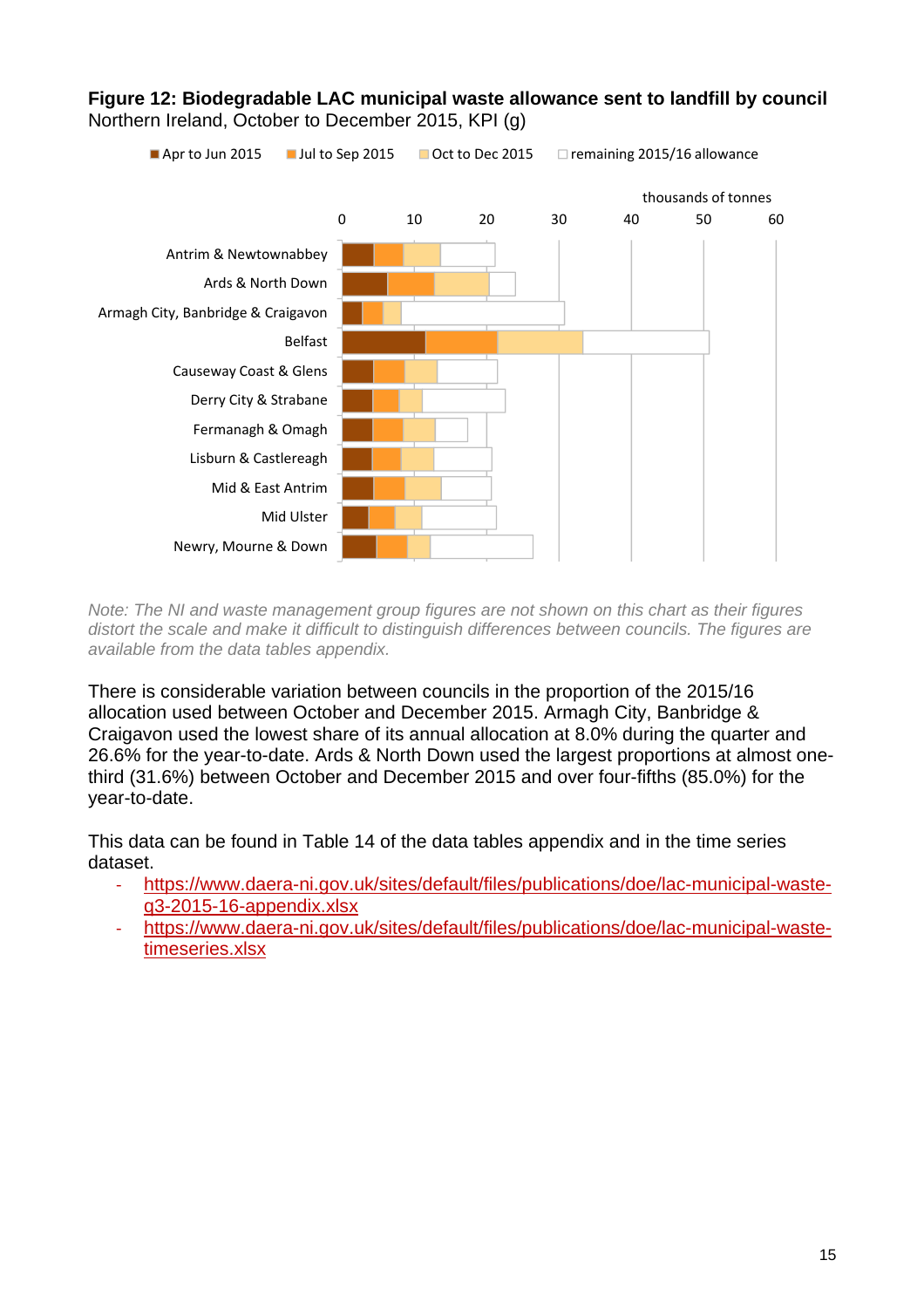# **Overview of Key Performance Indicators**

Key Performance Indicators (KPIs) are a set of measures used to gauge performance in terms of meeting waste strategy targets. They were originally defined in the Environment and Heritage Service (now the Northern Ireland Environment Agency) municipal waste data monitoring and reporting: interim guidelines, published in March 2003.

The annual reports provide final validated information on KPIs used to assess progress towards achieving local authority collected municipal waste targets. As targets are set for an annual period, care should be taken when comparing quarterly figures against such targets.

The reference table below has been included to help users quickly find a specific KPI in the report and/or appendix.

| <b>Indicator</b> | <b>Definition</b>                                                                                                                        | <b>Location</b>                         |
|------------------|------------------------------------------------------------------------------------------------------------------------------------------|-----------------------------------------|
| KPI(a)           | Percentage of household waste arisings sent for<br>recycling and composting                                                              | Report pages 8-9                        |
| $KPI$ (a2)       | Percentage of household waste arisings sent for<br>preparing for reuse and recycling (including composting)                              | Report pages 8-9<br>Appendix table 11   |
| KPI(b)           | Percentage of household waste arisings landfilled                                                                                        | Report pages 12-13<br>Appendix table 11 |
| KPI (e)          | Percentage of local authority collected municipal waste<br>arisings sent for recycling and composting                                    | Report pages 8-9                        |
| $KPI$ (e2)       | Percentage of local authority collected municipal waste<br>arisings sent for preparing for reuse and recycling<br>(including composting) | Report pages 8-9<br>Appendix table 4    |
| KPI(f)           | Percentage of local authority collected municipal waste<br>arisings landfilled                                                           | Report pages 12-13<br>Appendix table 4  |
| KPI(g)           | Biodegradable local authority collected municipal waste<br>landfilled                                                                    | Report page 14-15<br>Appendix table 14  |
| KPI(h)           | Total household waste collected per household                                                                                            | Report pages 7<br>Appendix table 13     |
| KPI(j)           | Total local authority collected municipal waste arisings                                                                                 | Report pages 5-6<br>Appendix tables 1-2 |
| KPI(m)           | Percentage capture rate for collected household<br>kerbside primary waste categories                                                     | Appendix tables 15i<br>and 15ii         |
| KPI(p)           | Total household waste collected per capita                                                                                               | Report page 7<br>Appendix table 12      |

Note: In this table 'appendix' refers to the data table appendix available with the report.

‐ [https://www.daera-ni.gov.uk/sites/default/files/publications/doe/lac-municipal-waste](https://www.daera-ni.gov.uk/sites/default/files/publications/doe/lac-municipal-waste-q3-2015-16-appendix.xlsx)[q3-2015-16-appendix.xlsx](https://www.daera-ni.gov.uk/sites/default/files/publications/doe/lac-municipal-waste-q3-2015-16-appendix.xlsx)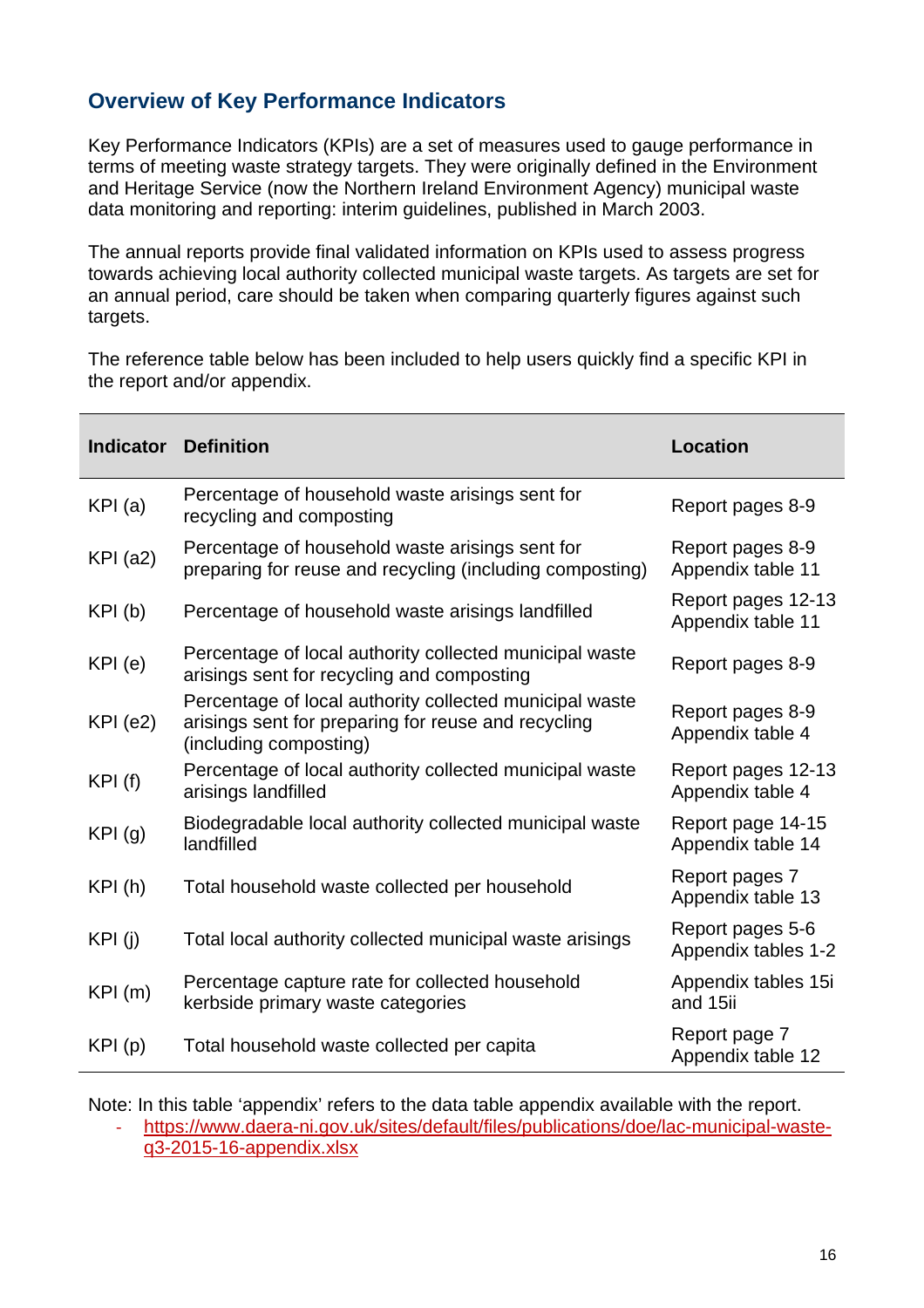# **Appendix 1: User Guidance**

This statistics release is part of a regular quarterly data series presenting provisional information on local authority collected municipal waste managed in Northern Ireland.

There were a number of major changes to the report last quarter. See *Local Government Reorganisation* for details of the switch from reporting on 26 to 11 councils. See the *Data Developments* section for details of a change to key performance indicators (a) and (e), a new 'waste from households' recycling rate and the inclusion of energy recovery figures in the quarterly report for the first time. This report has also been updated using feedback from the user consultation in summer 2015 and from NISRA's peer review group.

#### **Description of data**

Local authority collected municipal waste (LACMW) data in Northern Ireland. This relates to all waste under the control or possession of a council.

#### **Main Uses of Data**

Data contained in this release are published primarily to provide an indication of the progress towards achieving waste strategy targets. They allow for the assessment of the performance of the councils and waste management groups in Northern Ireland in managing waste arisings, recycling, composting and landfill. Targets are set for an annual period and care should be taken when comparing quarterly figures against such targets.

The revised NI Waste Management Strategy sets out targets for the management of local authority collected municipal waste.

‐ To achieve a recycling rate of 45% (including preparing for re-use) of household waste by 2015.

- ‐ To achieve a recycling rate of 50% (including preparing for re-use) of household waste by 2020.
- ‐ Proposals to achieve a recycling rate of 60% (including preparing for reuse) of LACMW by 2020.

#### [https://www.daera-](https://www.daera-ni.gov.uk/publications/delivering-resource-efficiency-northern-ireland-waste-management-strategy)

[ni.gov.uk/publications/delivering](https://www.daera-ni.gov.uk/publications/delivering-resource-efficiency-northern-ireland-waste-management-strategy)[resource-efficiency-northern-ireland](https://www.daera-ni.gov.uk/publications/delivering-resource-efficiency-northern-ireland-waste-management-strategy)[waste-management-strategy](https://www.daera-ni.gov.uk/publications/delivering-resource-efficiency-northern-ireland-waste-management-strategy)

The 2011-15 Programme for Government (PfG) contains a target that NI will achieve a household recycling or composting rate of 45% by the end of March 2015.

[https://www.northernireland.gov.uk/public](https://www.northernireland.gov.uk/publications/programme-government-2011-2015) [ations/programme-government-2011-](https://www.northernireland.gov.uk/publications/programme-government-2011-2015) [2015](https://www.northernireland.gov.uk/publications/programme-government-2011-2015)

The Local Government (Performance Indicators and Standards) Order (Northern Ireland) 2015 came into operation on 28 September 2015. It contains three waste management indicators which correspond to KPIs (a2), (g) and (j) in this publication.

EU Waste Framework Directive statutory target requires member states to recycle 50% of waste from households by 2020.

The data are also used to assess performance against the Landfill Directive targets. [http://www.ciwm.co.uk/ciwm/knowledge/l](http://www.ciwm.co.uk/ciwm/knowledge/landfill-directive.aspx) [andfill-directive.aspx.](http://www.ciwm.co.uk/ciwm/knowledge/landfill-directive.aspx)

The annual report provides final validated information on several key performance indicators (KPIs) used to assess progress towards achieving local authority collected municipal waste targets.

These data also provide policy makers with the necessary information to formulate and evaluate waste services and are helpful in assessing the effectiveness of resource allocation in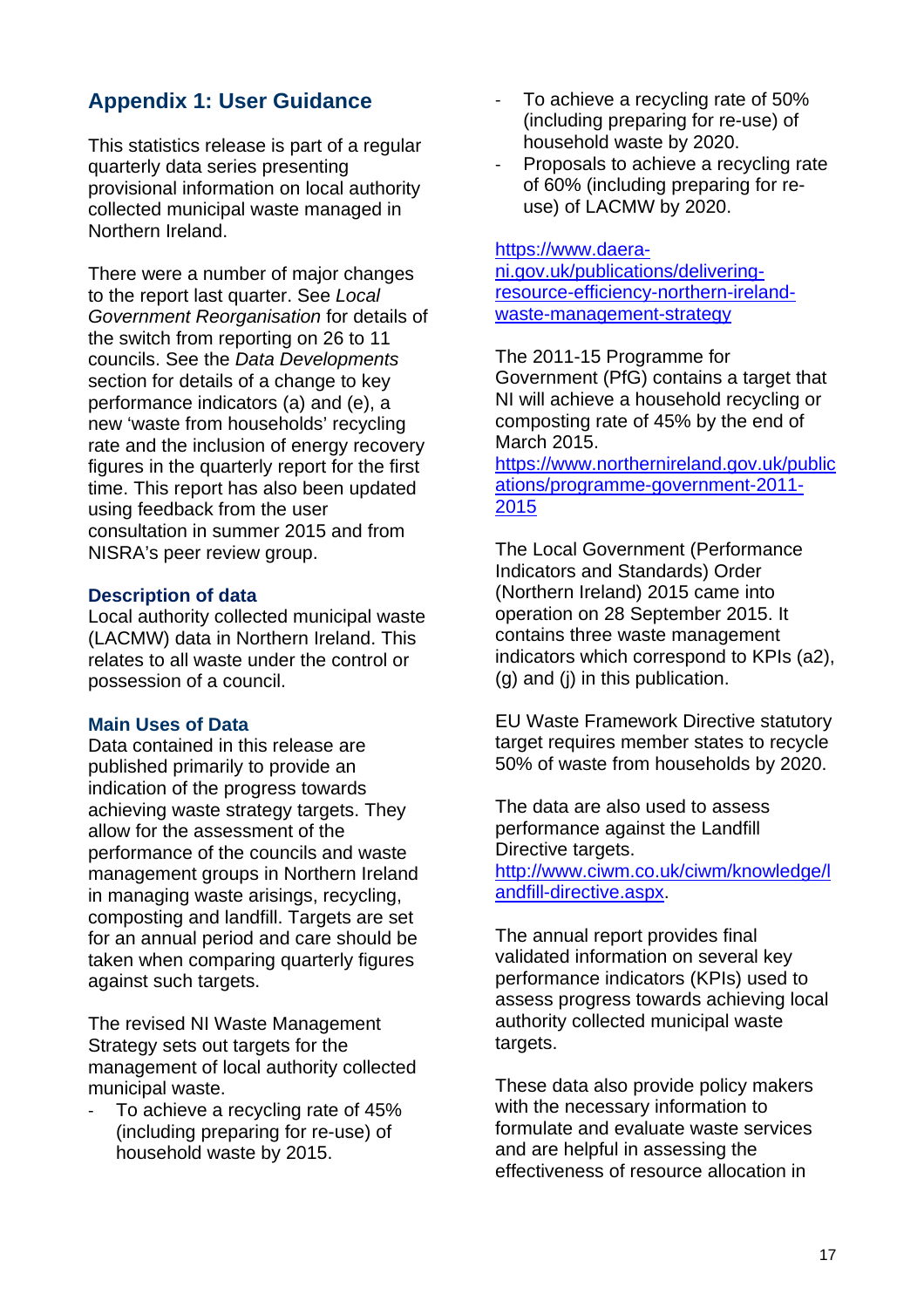providing services that are fully responsive to public need.

Councils and waste management groups use these statistics to inform corporate analysis and reports. Indeed both councils and waste management groups are integral parts of the data provision and submission processes.

The waste data may help to inform particular lifestyle choices of the public, specifically decisions about how to treat their waste. Waste statistics are used in the 'Rethink Waste' campaign which influences choices that ultimately impact upon the quantity and type of waste that is generated, reused and recycled. The Department of the Environment (DoE) Northern Ireland delivers the Northern Ireland Waste Management Strategy through the Rethink Waste Programme. [http://rethinkwasteni.org/about](http://rethinkwasteni.org/about-waste/facts-and-figures/)[waste/facts-and-figures/](http://rethinkwasteni.org/about-waste/facts-and-figures/)

Waste data feed into Northern Ireland specific and UK wide research projects carried out by Waste and Resource Action Programme (WRAP). <http://www.wrap.org.uk/> <http://laportal.wrap.org.uk/>

These projects are funded by each of the governments within the UK and the EU. The results of research by WRAP assist governments to devise strategies to deal with issues such as using resources sustainably, helping people to recycle more and to waste less both at home and at work, which offers economic as well as environmental benefits.

Additionally, waste management information is used to inform the media, special interest groups such as the Chartered Institute of Waste Management (CIWM) which is the professional body representing waste and resource professionals, academics, for example those who would have an interest and/or involvement in the WRAP research mentioned above, and by the

DOE to respond to parliamentary / assembly questions and ad hoc queries from the public.

The Northern Ireland Neighbourhood Information Service (NINIS) provides access to waste information with the aim of making it available to as wide an audience as possible by providing interactive charts and mapping facilities that enable the statistics to be interpreted in a spatial context.

[http://www.ninis2.nisra.gov.uk/Interactive](http://www.ninis2.nisra.gov.uk/InteractiveMaps/Agriculture%20and%20Environment/Environment/Local%20Authority%20Collected%20Municipal%20Waste%20Recycling/atlas.html) [Maps/Agriculture%20and%20Environme](http://www.ninis2.nisra.gov.uk/InteractiveMaps/Agriculture%20and%20Environment/Environment/Local%20Authority%20Collected%20Municipal%20Waste%20Recycling/atlas.html) [nt/Environment/Local%20Authority%20C](http://www.ninis2.nisra.gov.uk/InteractiveMaps/Agriculture%20and%20Environment/Environment/Local%20Authority%20Collected%20Municipal%20Waste%20Recycling/atlas.html) [ollected%20Municipal%20Waste%20Rec](http://www.ninis2.nisra.gov.uk/InteractiveMaps/Agriculture%20and%20Environment/Environment/Local%20Authority%20Collected%20Municipal%20Waste%20Recycling/atlas.html) [ycling/atlas.html](http://www.ninis2.nisra.gov.uk/InteractiveMaps/Agriculture%20and%20Environment/Environment/Local%20Authority%20Collected%20Municipal%20Waste%20Recycling/atlas.html)

## **Local Government Reorganisation**

The 26 councils covered by previous reports were reorganised into 11 new councils from 1 April 2015. This is the third release of quarterly waste data collected on an 11 council basis.

Several changes to this report were proposed and a user consultation exercise was carried out from 1 June to 31 July 2015. Some of the changes were a necessary consequence of the reorganisation of Local Government, but the opportunity was also taken to streamline the publication, increase its utility, and to make it more user-friendly. The proposed changes and summary of responses are available on the DAERA website.

#### [https://www.daera-](https://www.daera-ni.gov.uk/publications/changes-quarterly-ni-local-authority-collected-municipal-waste-management-statistics)

[ni.gov.uk/publications/changes-quarterly](https://www.daera-ni.gov.uk/publications/changes-quarterly-ni-local-authority-collected-municipal-waste-management-statistics)[ni-local-authority-collected-municipal](https://www.daera-ni.gov.uk/publications/changes-quarterly-ni-local-authority-collected-municipal-waste-management-statistics)[waste-management-statistics](https://www.daera-ni.gov.uk/publications/changes-quarterly-ni-local-authority-collected-municipal-waste-management-statistics)

## **Data Developments**

*Key Performance Indicators (a) and (e)*  Prior to 2015/16, NI recycling KPIs did not include waste sent for preparing for reuse, unlike the other UK devolved administrations. Waste sent for preparing for reuse has been added to the calculations of these KPIs and they have been renamed KPI (a2) and KPI (e2).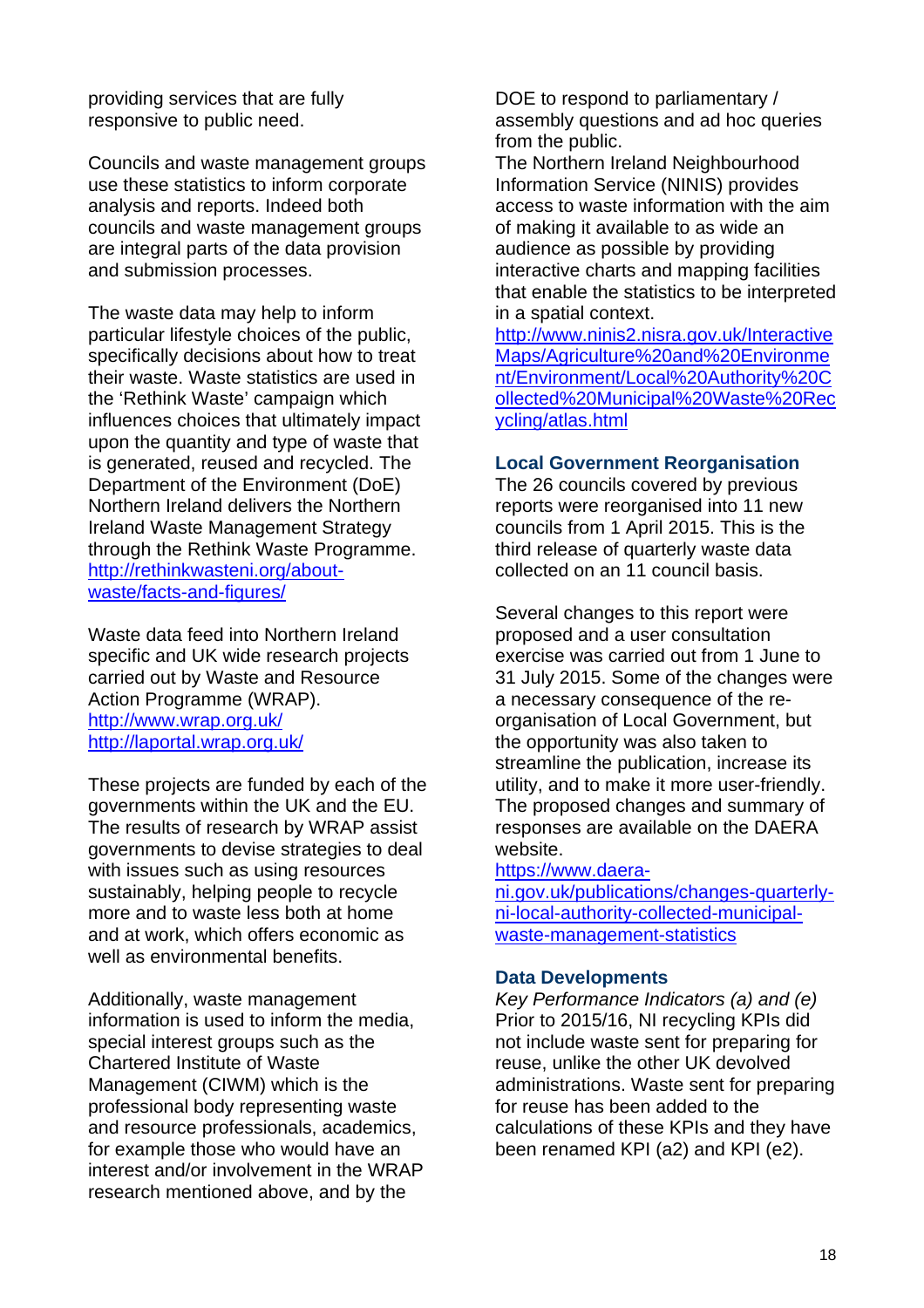The difference this makes to the quantity of waste recycled is small. Across the four quarters of 2014/15 this change added around 200 tonnes of waste sent for preparing for reuse to the recycling total per quarter. This added 0.1 percentage points to the KPI (a) and KPI (e) rates each quarter.

These measures are now more consistent with the rest of the UK and more consistent with the definition of the targets in the Waste Management Strategy 2006-2010 and the Local Government (Performance Indicators and Standards) Order (NI) 2015, which include waste sent for preparing for reuse.

*Waste from households recycling rate*  In Northern Ireland, the household recycling rate is based on 'household waste' as defined in the Waste and Contaminated Land (NI) Order 1997 (the 1997 Order) and Schedule to the Controlled Waste and Duty of Care Regulations (NI) 2013. The new 'waste from households' recycling rate has been introduced for statistical purposes to provide a harmonised UK indicator with a comparable calculation in each of the four UK countries.

This new 'waste from households' measure has been added to the data tables appendix, see Table 16 for tonnages and Table 17 for rates. However the focus of this report is still the previous 'household waste' definition because it is the measure most directly related to current NI policy targets. There are targets in the Waste Management Strategy 2006-2010, the 2015-16 Programme for Government and the Local Government (Performance Indicators and Standards) Order (NI) 2015 that reference the prior 'household waste' definition. The 'waste from households' measure may feature in the body of this report in future if it becomes more prominent in recycling targets.

There is a difference between 'household waste' and 'waste from households'. The latter has a generally narrower definition than the former. There are a number of sources of waste that were considered under 'household waste' that are not considered by 'waste from households', for example waste from street recycling bins and street cleaning. More information is available from the 'waste from households' calculation guidance on the WDF website.

[http://www.wastedataflow.org/Document](http://www.wastedataflow.org/Documents/GuidanceNotes/WastefromHouseholds/Guidance%20-%20waste%20from%20households.pdf) [s/GuidanceNotes/WastefromHouseholds](http://www.wastedataflow.org/Documents/GuidanceNotes/WastefromHouseholds/Guidance%20-%20waste%20from%20households.pdf) [/Guidance%20-](http://www.wastedataflow.org/Documents/GuidanceNotes/WastefromHouseholds/Guidance%20-%20waste%20from%20households.pdf)

[%20waste%20from%20households.pdf](http://www.wastedataflow.org/Documents/GuidanceNotes/WastefromHouseholds/Guidance%20-%20waste%20from%20households.pdf)

Analysis using 2014/15 data has shown that the 'waste from households' rate is, on average, 1.5 percentage points higher than the 'household waste' recycling rate at the Northern Ireland level. Most of this difference was caused by the exclusion of street cleaning from the denominator.

### *Energy Recovery Data*

In response to a user need raised during consultation in summer 2015, energy recovery figures have been added to the quarterly reports. Material, mainly from residual waste treatment, can also be sent for energy recovery in the form of refuse derived fuel (RDF) which also diverts it from landfill.

#### **Data Sources**

*Waste Management Data*  The information presented in this report is taken from WasteDataFlow (WDF), a web based system for local authority collected municipal waste reporting by UK local authorities to central government. The data are based on returns made to WDF (relating to approximately 40 questions on local authority collected municipal waste management) by councils, within two months of the end of each quarter.

It is increasingly rare that residual waste may still be disposed of directly to landfill. Waste is collected by the councils directly from the kerbside and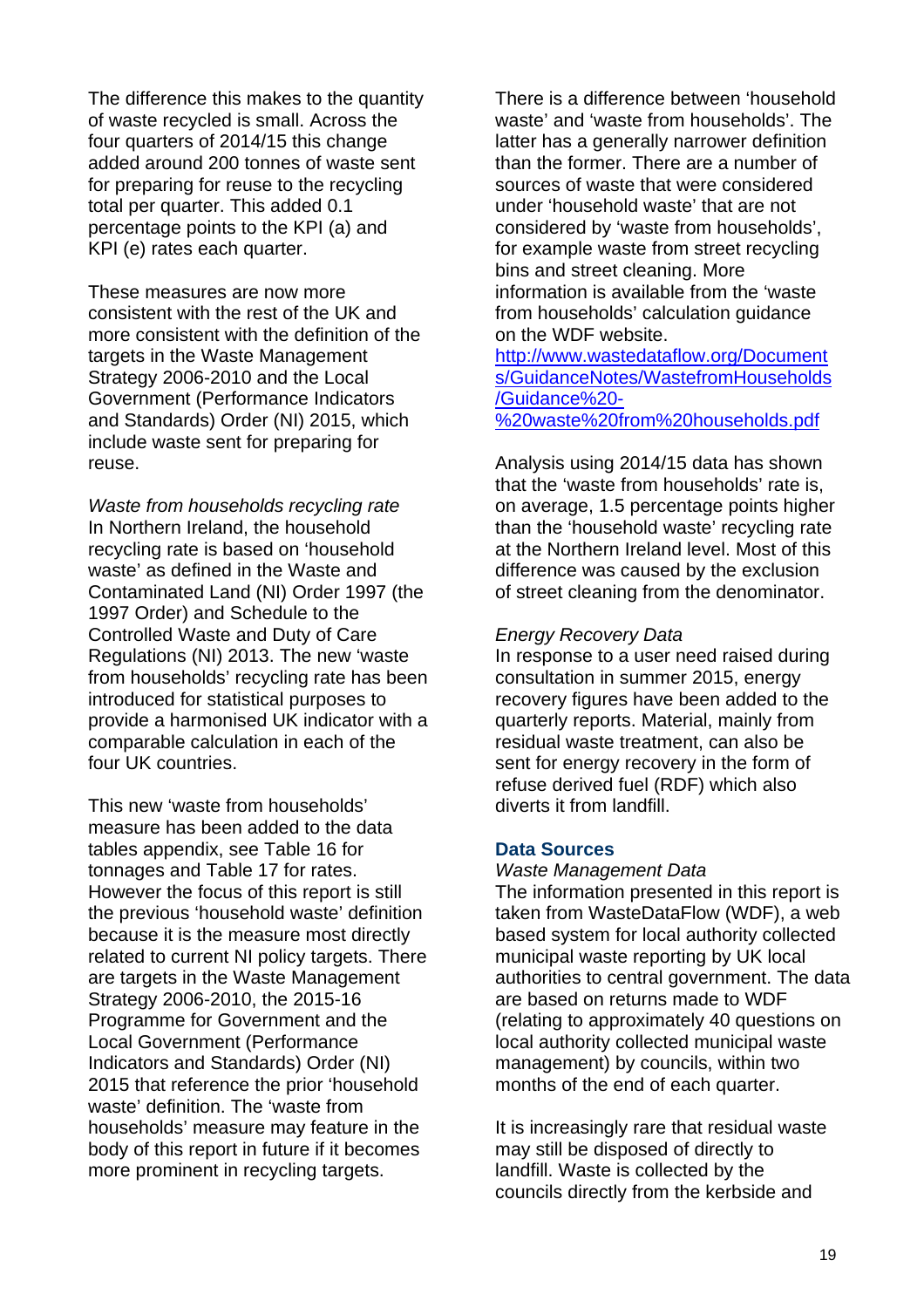some civic amenity sites; third parties under contract to the council also collect from the remaining civic amenity sites and almost all of the bring banks. Some larger councils use intermediate bulking up stations where the waste is weighed both coming into and leaving the transfer station. In all cases the waste is weighed on arrival at treatment sites for recovery e.g. Material Recovery Facilities (MRFs) and/or disposal e.g. landfill sites.

MRFs, which sort the co-mingled waste into different resource streams, almost always have more than one input source and so the weighed tonnages of each stream coming out of the plant are assigned pro-rata to each source i.e. based on their input tonnages as a percentage of all input tonnages for that period. Weighbridge dockets are generated which form the basis for statutory Waste Transfer Notes (WTNs) as the waste moves further down the treatment chain/onto reprocessors. These WTNs and/or internal reports (which also form the basis for invoices) are then sent to the council on a monthly basis. These are summarised on a quarterly basis and organised into the relevant WDF questions/categories and finally input by hand into the WDF web portal.

Data providers (councils in Northern Ireland) are supplied with technical guidance documents outlining the methodologies that should be used in the collection, reporting and validation of the data returns. These documents can be accessed on the WDF website. www.wastedataflow.org/htm/datasets.as px#NorthernIrelandGuidance

#### *Population Data*

Population data used to calculate KPI (p), household waste arisings per capita, are taken from the 2014 mid-year estimates, produced by NISRA, and were the most up to date available at the time of publication.

### *Household Data*

Household data used to calculate KPI (h), household waste arisings per household, are based on the Land and Property Services (LPS) housing stock plus the number of quarterly new dwelling completions up to and including the quarter to which this report relates. Note these household figures do not include caravans. An adjustment is made to account for the estimated number of vacant properties. A councilspecific occupancy rate was calculated from 2011 Census data and is applied to the LPS data. The datasets can be accessed from the LPS website. [https://www.finance](https://www.finance-ni.gov.uk/publications/housing-stock-statistics)[ni.gov.uk/publications/housing-stock](https://www.finance-ni.gov.uk/publications/housing-stock-statistics)**statistics** 

[https://www.finance-](https://www.finance-ni.gov.uk/topics/statistics-and-research/new-dwelling-statistics)

# [ni.gov.uk/topics/statistics-and](https://www.finance-ni.gov.uk/topics/statistics-and-research/new-dwelling-statistics)[research/new-dwelling-statistics](https://www.finance-ni.gov.uk/topics/statistics-and-research/new-dwelling-statistics)

The advantages include a more timely dataset, eliminating the one quarter lag that previously existed between the waste figures and housing figures, and the use of completions rather than new dwelling starts should be more representative of the number of households that could potentially be producing waste. The impact of the change is small with the new household figures being 0.3% greater at the NI level based on 2014/15 figures. This has the knock-on effect of decreasing the arisings, recycling and landfill per household rates by 0.3% at the NI level. The impacts are greater at the council level but most councils see changes of less than ±1%. The greatest change occurred in Fermanagh with a 3.8% increase in the number of households over the previously used figures which may suggest the previously used estimate of vacant properties was too high.

## **Data Quality**

The data are provisional and may change when all returns have undergone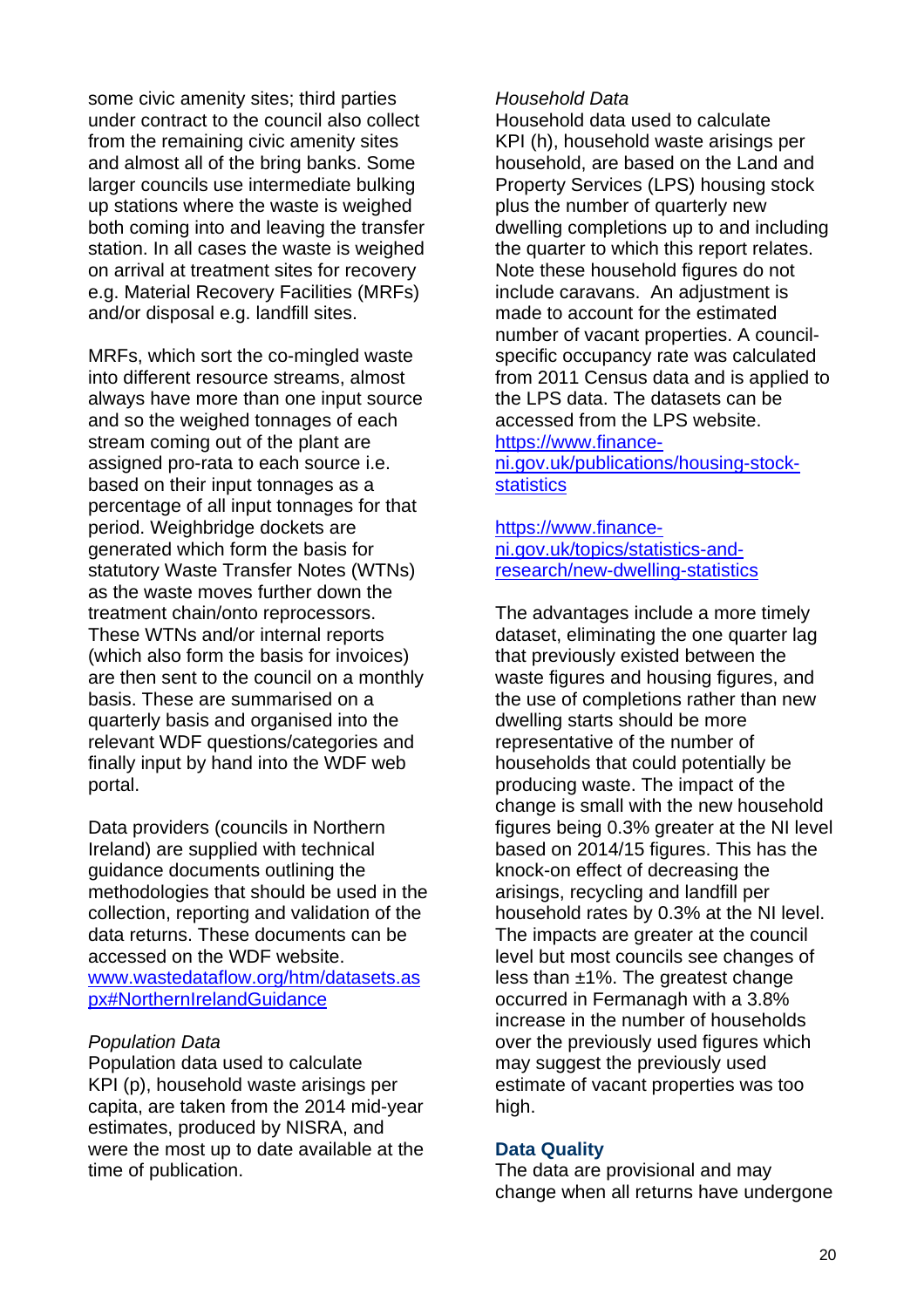validation at the end of the year. The data were downloaded from WDF on 7 April 2016. At that time, all the councils had made a return, giving a 100% response rate.

Information contained in this report has been sourced from WasteDataFlow (WDF) which is the web based system for local authority collected municipal waste data reporting by UK local authorities to central government. The data in this report are based on returns made to WDF by councils in Northern Ireland at the end of the quarter. Although these quarterly data have been validated by the Department prior to release, the data should be treated as provisional since they will undergo further validation.

The fully validated figures that are published in the *annual* report have undergone audit by NIEA and further validation by the Statistics Branch in DOE. The annual validation acts as a check that all issues raised at the quarterly validation stage have been addressed. Additional validation checks incorporated later in the working year are then also applied backwards to all quarters in the reporting year via the annual validation.

The fully validated figures for 2015/16 are scheduled to be published in the annual report on 1 December 2016.

#### **Strengths of Data**

Data are derived from WDF with full coverage for all councils to support statutory NILAS diversion targets. As the data are derived from an administrative system, they provide a complete picture of council controlled waste activity in NI.

### *Validation and audits*

Various validation checks are carried out by both Northern Ireland Environment Agency (NIEA) and Analytical Services Branch (ASB). Validations are conducted for each individual question, with additional global validations carried out

to ensure that total tonnage of waste types is equal to the sum of the component parts. Any discrepancies are queried with the data provider. Variance checks are employed as an integral part of the production process. In addition, NIEA carry out a year round programme of audits of WDF returns by individual councils. These audits are conducted under Regulation 10 (6)(a) of the NILAS Regulations. Councils are selected from each waste management group and contacted by telephone, letter and e-mail informing them of NIEA's intention to audit. The audit involves checking and confirming relevant data submitted as a NILAS return to the Monitoring Authority via WDF. One quarter of each council's municipal waste returns are selected, generally being the most recent submission. The areas being inspected relate to:

- i. landfilling of municipal waste,
- ii. collection, recycling, reuse and recovery of municipal waste,
- iii. the standard of reporting/evidence for end destinations of recycled materials.

Councils are asked to provide original documentation to support reported figures in the WDF system for the quarter in question. Any anomalies or discrepancies are subsequently queried with the relevant council. As WDF data can usually only be amended at council level, it is then necessary to 'reject' or release the data back to the waste management group and subsequently back to the council so that it might be corrected as appropriate.

#### **Limitations of Data**

#### *Waste Management Data*

Despite the intensive validation carried out on the data prior to publication, any administrative system involving manual data compilation will always be open to a degree of clerical error.

#### *Provisional Status*

In addition, data are not finalised until the production of the annual report. For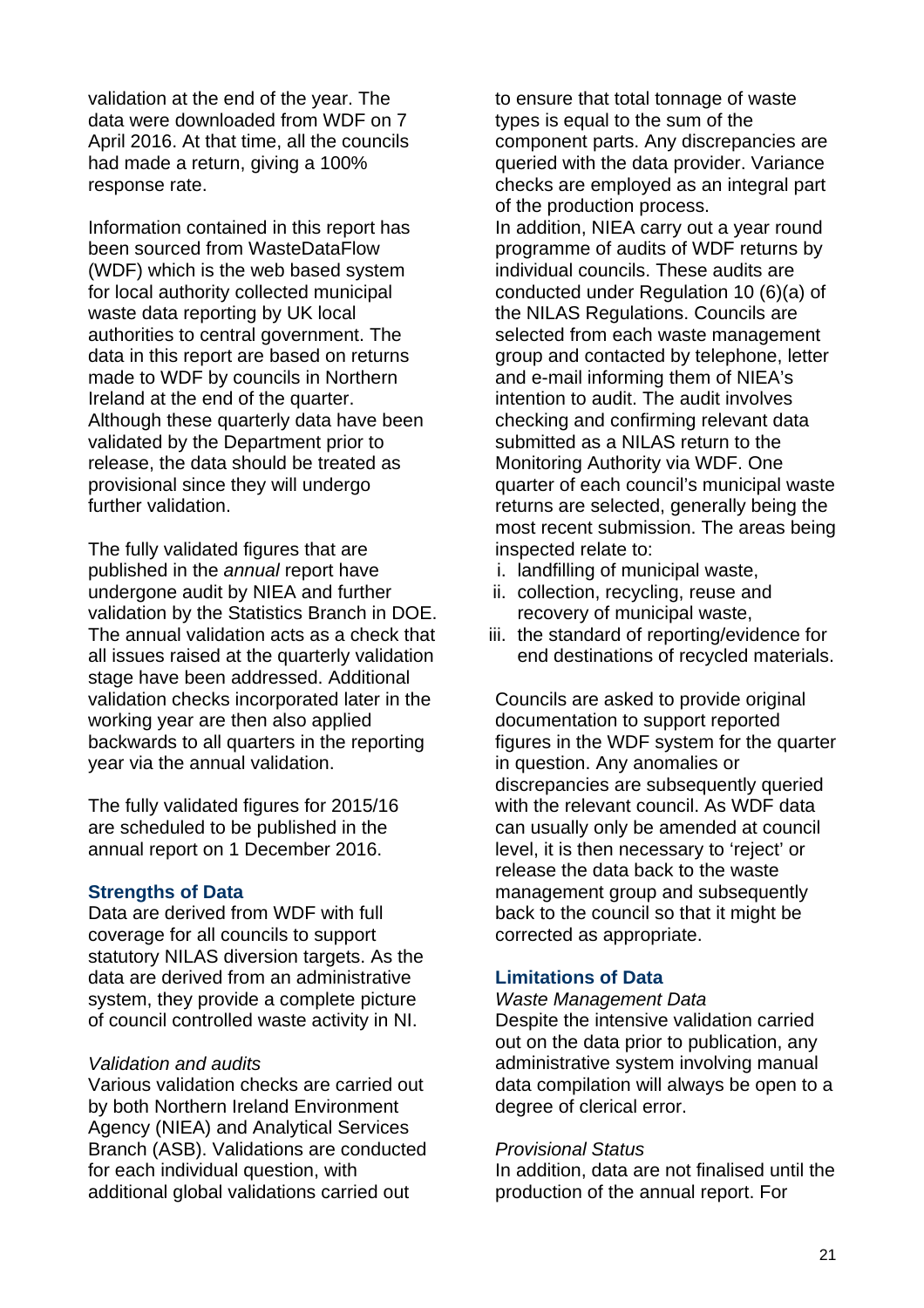these reasons, very small increases or decreases in figures (<0.5%) are not highlighted in the commentary and should be interpreted with care. Due to the significant impact of in-year revisions at low geographical levels, the provisional Council level figures should only be viewed as indicative and any comparisons made with care and with due regard to seasonal factors. Department of the Environment policy is to publish revised figures with subsequent statistical releases unless it is decided that the magnitude of the change merits earlier notification. Provisional results for each quarter are published within four months of the end of that quarter. Each quarter will not be revised in subsequent quarterly publications to minimise revisions and confusion for the user. Instead, a final set of results will be published in the annual dataset in November and this will include revised quarterly figures.

#### *Unclassified waste*

Unclassified waste is calculated as a residual amount of municipal waste after municipal waste sent to landfill, sent for recycling (including composting), sent for energy recovery and preparing for reuse have been accounted for, instead of being extracted directly from the WasteDataFlow system. The majority of the total unclassified tonnage can be attributed to moisture and/or gaseous losses. Small negative tonnages can arise in the unclassified column if more waste is sent for treatment in the quarter than was actually collected as is more likely at councils operating transfer stations. Transfer stations move waste quickly but if a particular transfer occurs the day after arriving, which also happens to be the start of the next quarter, then a small inconsistency can arise.

#### *Types of waste*

There are many different forms of waste, including municipal solid waste, commercial and industrial waste,

construction, demolition and excavation waste, hazardous waste, agricultural waste, and waste water and sludges.

The latest report on construction, demolition and excavation waste arisings is for 2009/10:

[https://www.daera](https://www.daera-ni.gov.uk/publications/construction-demolition-and-excavation-waste-arisings-use-and-disposal-northern-ireland)[ni.gov.uk/publications/construction](https://www.daera-ni.gov.uk/publications/construction-demolition-and-excavation-waste-arisings-use-and-disposal-northern-ireland)[demolition-and-excavation-waste](https://www.daera-ni.gov.uk/publications/construction-demolition-and-excavation-waste-arisings-use-and-disposal-northern-ireland)[arisings-use-and-disposal-northern](https://www.daera-ni.gov.uk/publications/construction-demolition-and-excavation-waste-arisings-use-and-disposal-northern-ireland)[ireland](https://www.daera-ni.gov.uk/publications/construction-demolition-and-excavation-waste-arisings-use-and-disposal-northern-ireland) 

Following on from the UK's agreement to revise its interpretation of 'municipal waste' to include much more commercial and industrial waste than previously; it should be noted that this report, as with all previous ones, reflects local authority collected municipal waste only.

#### *Material Recovery Facilities*

MRFs usually have more than one input source and the pro-rata assignment to each source based on their input tonnages can lead to a small over or under estimation of the actual tonnage being recovered from each individual source.

#### *Capture Rates*

Capture rates are no longer included in the body of the report but are still available in the data tables appendix. The calculations for capture rates are based on a Compositional Study undertaken in 2007-08 and may not accurately reflect the current situation. However, it is the best available estimation of the proportions of the primary waste categories contained within kerbside residual waste. Levels of uncertainty around the results of the Compositional Study are discussed in the full report.

The accuracy of these estimates is expected to decrease over time as household recycling habits continue to change.

#### *Waste Crime*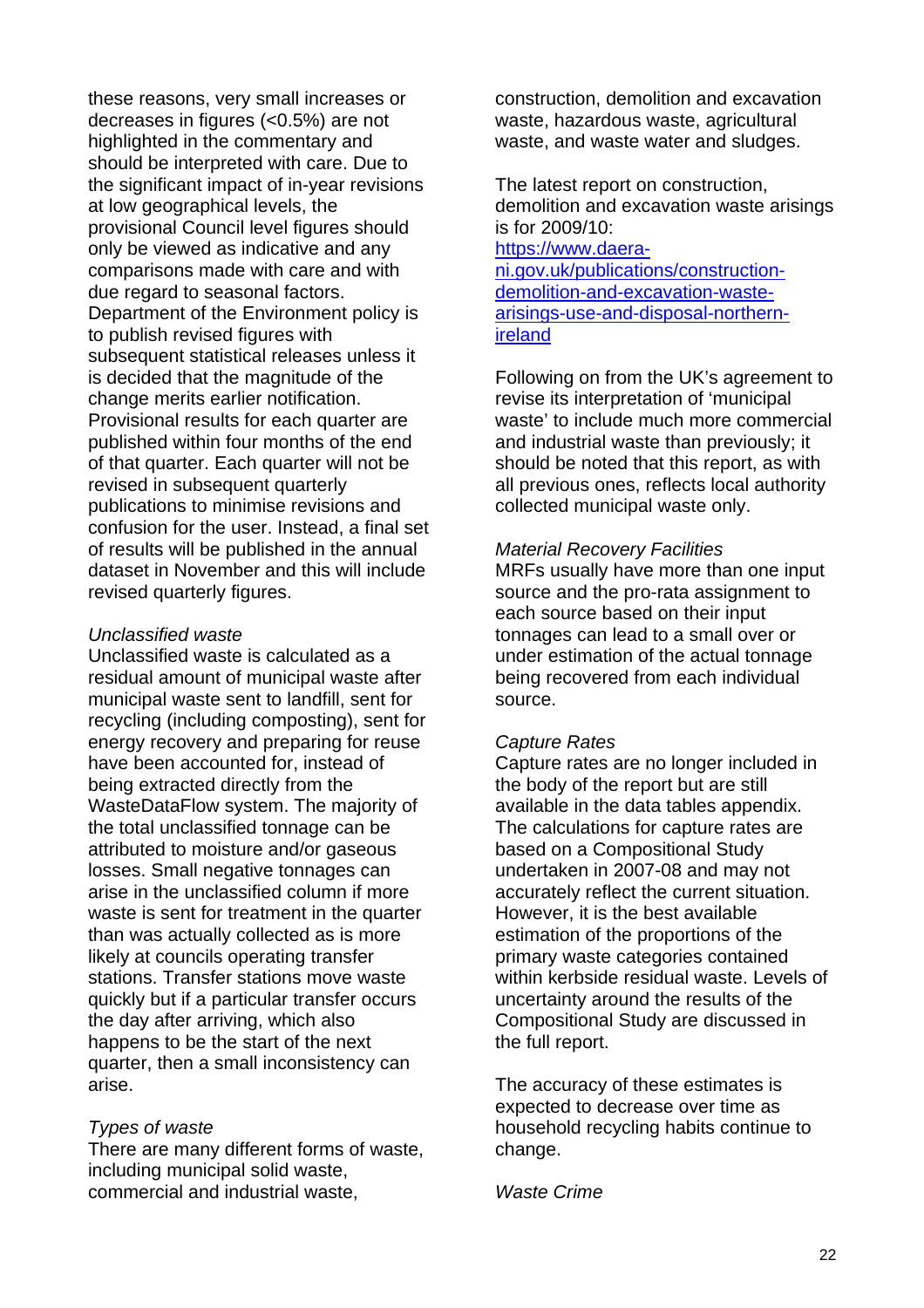Waste crime is the unauthorised management of waste, including illegal dumping. It can be difficult to quantify the impact of such activity upon these official figures as it is not always possible to determine the source, date and tonnage of illegally deposited waste. Where possible the extent and any implications of such activity will be communicated to users.

#### **Rounding and Summing**

It should be noted that in some instances totals may not add up due to rounding. If tonnages work out to be less than 0.5 tonnes, they will be rounded to zero.

On occasion percentages work out to be less than 0.1% or more than 99.9%. Users should be aware that in such cases, the percentage is rounded to zero or 100% respectively.

Whilst tonnages may be summed over councils and/or Waste Management Groups to give totals for higher level geographies, such totals may suffer from rounding errors when compared with any given totals.

However where fractions or proportions, such as recycling rates, waste arisings per capita etc are stated for councils or waste management groups, these indicators cannot be simply added or averaged to produce a rate for a higher level geography. Such information is often available in the data tables appendix, or otherwise may be available upon request.

#### **Notation and Terminology**

Please see the glossary (appendix 2) for clarification of key terms.

## **Guidance on using data**

The data contained in the publication are presented on a quarterly basis. Many of the figures show seasonal variation, particularly composting, to a lesser extent recycling, and consequently overall waste arisings. It is therefore

advisable that data for the current quarter be compared with both the previous quarter (to gauge the most recent direction of activity and, more importantly, the same quarter in the previous year (to consider seasonal impact).

Care needs to be taken in interpreting the long-term trends of an annual dataset with that of a quarterly release of provisional data. The revisions that can happen to quarterly data and the balancing of tonnages across quarters could mean that different trends are observed in the provisional year to date and the finalised annual figures. The provisional quarterly figures are the best available at the time of publication, however they are subject to change following further validation activities such as audits.

If finalised figures are required by the user then the latest annual local authority collected municipal waste management report should be used, bearing in mind these figures may not necessarily reflect the situation this year. The latest annual report (2014/15) is available via the DAERA website: [https://www.daera](https://www.daera-ni.gov.uk/publications/northern-ireland-local-authority-collected-municipal-waste-management-statistics-2014)[ni.gov.uk/publications/northern-ireland](https://www.daera-ni.gov.uk/publications/northern-ireland-local-authority-collected-municipal-waste-management-statistics-2014)[local-authority-collected-municipal](https://www.daera-ni.gov.uk/publications/northern-ireland-local-authority-collected-municipal-waste-management-statistics-2014)[waste-management-statistics-2014](https://www.daera-ni.gov.uk/publications/northern-ireland-local-authority-collected-municipal-waste-management-statistics-2014) 

## **Waste Management information elsewhere in the United Kingdom and Europe**

While it is our intention to direct users to waste management information elsewhere in the UK and Europe, users should be aware that local authority collected municipal waste statistics in other administrations are not always measured in a comparable manner to those in Northern Ireland. Details of waste management data published elsewhere in the UK and Europe can be found at the following links.

#### **England**

[https://www.gov.uk/government/statistics](https://www.gov.uk/government/statistics/local-authority-collected-waste-for-england-quarterly-estimates)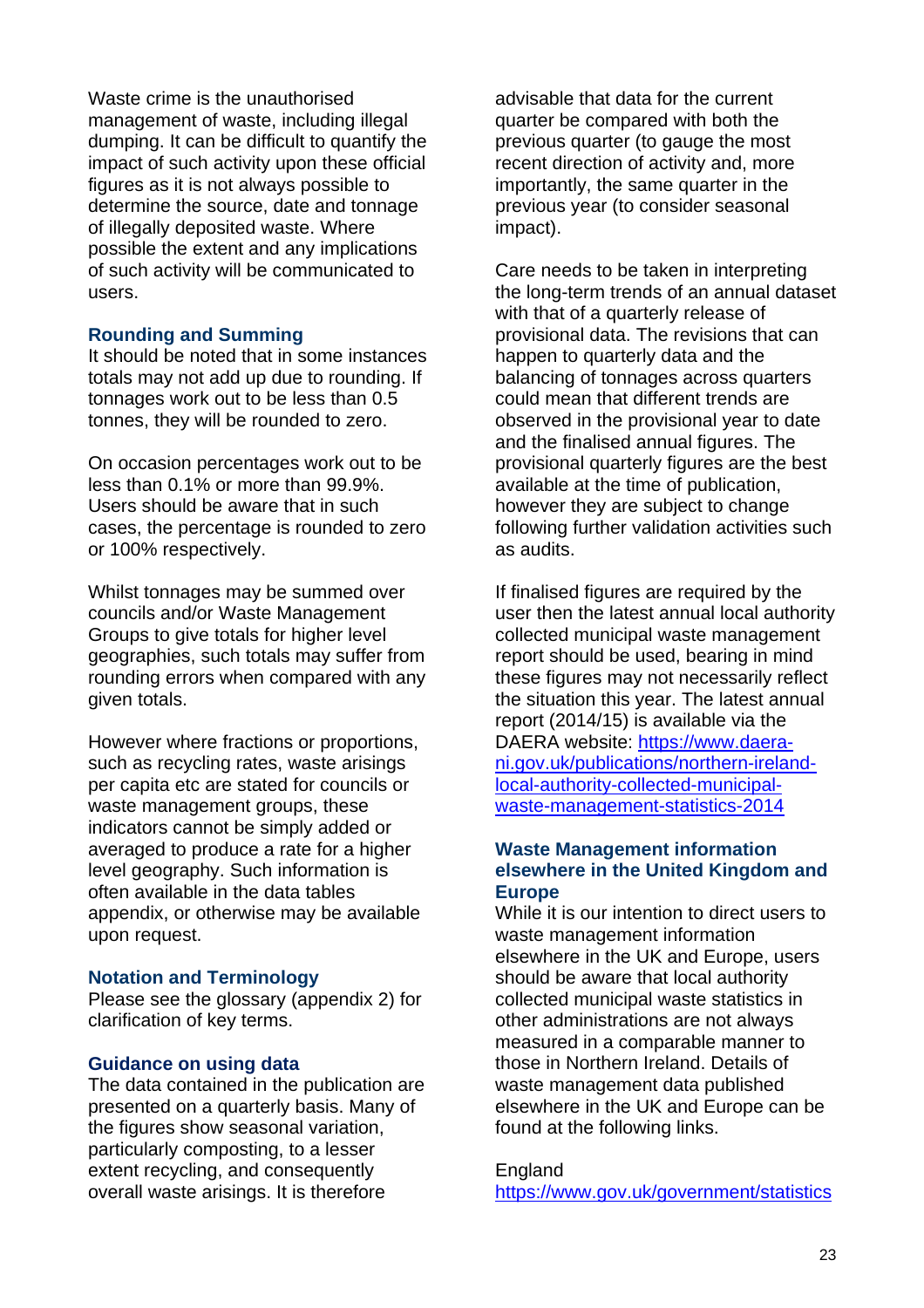[/local-authority-collected-waste-for](https://www.gov.uk/government/statistics/local-authority-collected-waste-for-england-quarterly-estimates)[england-quarterly-estimates](https://www.gov.uk/government/statistics/local-authority-collected-waste-for-england-quarterly-estimates)

### **Scotland**

[http://www.sepa.org.uk/environment/wast](http://www.sepa.org.uk/environment/waste/waste-data/waste-data-reporting/) [e/waste-data/waste-data-reporting/](http://www.sepa.org.uk/environment/waste/waste-data/waste-data-reporting/)

### **Wales**

[http://gov.wales/statistics-and](http://gov.wales/statistics-and-research/local-authority-municipal-waste-management/?lang=en)[research/local-authority-municipal-waste](http://gov.wales/statistics-and-research/local-authority-municipal-waste-management/?lang=en)[management/?lang=en](http://gov.wales/statistics-and-research/local-authority-municipal-waste-management/?lang=en)

### Ireland

<http://www.epa.ie/waste/municipal/>

European Union Member States [http://ec.europa.eu/eurostat/statistics](http://ec.europa.eu/eurostat/statistics-explained/index.php/Municipal_waste_statistics)[explained/index.php/Municipal\\_waste\\_st](http://ec.europa.eu/eurostat/statistics-explained/index.php/Municipal_waste_statistics) [atistics](http://ec.europa.eu/eurostat/statistics-explained/index.php/Municipal_waste_statistics)

The basis of the data collection across the UK using WDF is broadly consistent, however there are some minor definitional differences such as NI recycling KPIs do include material used as 'backfill' (using suitable waste material to refill an excavation instead of nonwaste material) which is not directly comparable with the revised Waste Framework Directive recycling measurements.

The meetings of the WasteDataFlow Operational Group ensure a conscious effort to share waste management developments on a UK-wide basis with Northern Ireland representation on this group. [https://www.daera](https://www.daera-ni.gov.uk/publications/waste-data-flow-northern-ireland-user-group-meeting-2012)[ni.gov.uk/publications/waste-data-flow](https://www.daera-ni.gov.uk/publications/waste-data-flow-northern-ireland-user-group-meeting-2012)[northern-ireland-user-group-meeting-](https://www.daera-ni.gov.uk/publications/waste-data-flow-northern-ireland-user-group-meeting-2012)[2012](https://www.daera-ni.gov.uk/publications/waste-data-flow-northern-ireland-user-group-meeting-2012)

## **A National Statistics Publication**

National Statistics are produced to a high professional standard. They undergo regular quality assurance reviews to ensure that they meet customer needs. They are produced free from any political interference.

The UK Statistics Authority has designated these statistics as National

Statistics, in accordance with the Statistics and Registration Service Act 2007 and signifying compliance with the Code of Practice for Official Statistics. Designation can be broadly interpreted to mean that the statistics:

- ‐ meet identified user needs;
- ‐ are well explained and readily accessible;
- ‐ are produced according to sound methods; and
- ‐ are managed impartially and objectively in the public interest.

Once statistics have been designated as National Statistics it is a statutory requirement that the Code of Practice shall continue to be observed.

The Department demonstrates its commitment to the Code of Practice by publishing a series of supporting statements related to its use of administrative data, publication strategy, confidentiality arrangements, revisions policy, customer service and complaints procedure. For details see supporting statements on the DOE statistics website [https://www.doeni.gov.uk/publications/co](https://www.doeni.gov.uk/publications/code-practice-official-statistics-doe-supporting-statements) [de-practice-official-statistics-doe](https://www.doeni.gov.uk/publications/code-practice-official-statistics-doe-supporting-statements)[supporting-statements](https://www.doeni.gov.uk/publications/code-practice-official-statistics-doe-supporting-statements)

## **For further information**

For more information relating to this publication, including additional analysis, breakdowns of the data or alternative formats please contact Analytical Services Branch.

As we want to engage with users of our statistics, we invite you to feedback your comments on this publication at any time of the year. Contact details are available on the front cover of this report and in the data tables appendix.

# **Copyright**

This publication is Crown copyright. It may be reproduced free of charge in any format or medium. Any material used must be acknowledged and the title of the publication specified.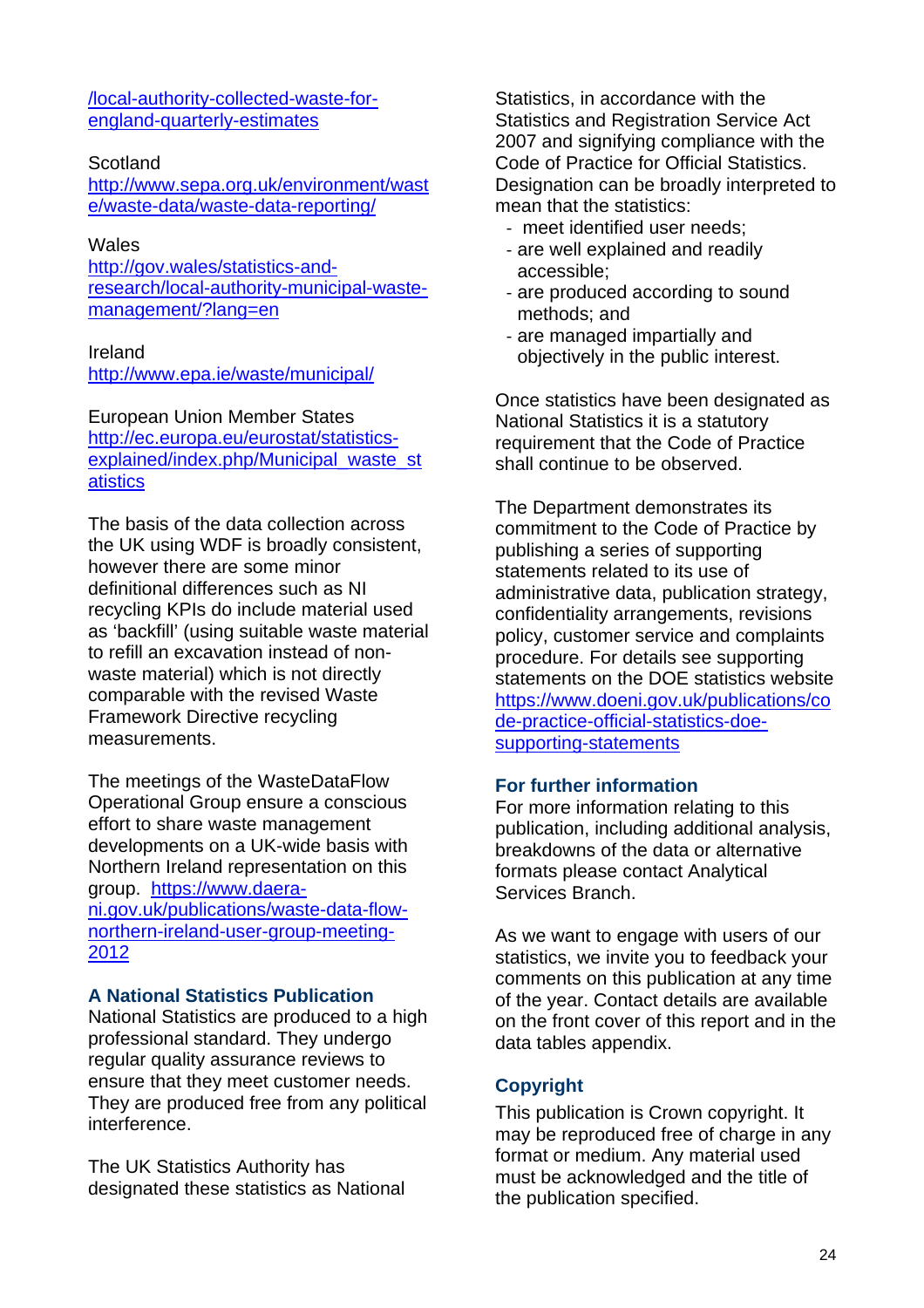# **Appendix 2: Glossary**

| <b>Term</b>                                               | <b>Explanation</b>                                                                                                                                                                                                                                                                                            |
|-----------------------------------------------------------|---------------------------------------------------------------------------------------------------------------------------------------------------------------------------------------------------------------------------------------------------------------------------------------------------------------|
| Biodegradable waste                                       | Any waste that is capable of undergoing anaerobic<br>decomposition, such as food and garden waste, and paper<br>and paperboard.                                                                                                                                                                               |
| <b>Bring site</b>                                         | An unmanned site with a container or a collection of<br>containers for depositing recyclable waste.                                                                                                                                                                                                           |
| Capture rate for<br>household kerbside<br>collected waste | The amount of 'available' material that is actually being<br>collected for recycling through household kerbside collection<br>schemes.                                                                                                                                                                        |
| Civic amenity site                                        | A manned site for depositing waste.                                                                                                                                                                                                                                                                           |
| <b>Clean Material Recovery</b><br>Facility (MRF)          | A specialised plant that receives source segregated<br>recyclable materials (such as co-mingled or mixed dry<br>recyclables) in order to separate and prepare them for<br>marketing to end-user manufacturers.                                                                                                |
| Composting                                                | An aerobic, biological process in which organic wastes, such<br>as garden and kitchen waste, are converted into a stable<br>granular material which can be applied to land to improve soil<br>structure and enrich the nutrient content of the soil.                                                          |
| Composting rate                                           | The percentage of waste sent for composting. It excludes<br>waste collected for composting that was rejected at collection<br>or at the gate of the reprocessor.                                                                                                                                              |
| <b>Dirty Material Recovery</b><br>Facility (MRF)          | A specialised plant that receives mixed municipal and/or<br>residual wastes from other processes (such as Clean MRFs)<br>in order to separate and prepare them for marketing to end-<br>user manufacturers.                                                                                                   |
| Dry recycling                                             | The recycling of dry materials such as paper, card, cans,<br>plastic bottles, mixed plastic, glass.                                                                                                                                                                                                           |
| Dry recycling rate                                        | The percentage of waste sent for recycling. It excludes waste<br>collected for recycling that was rejected at collection, during<br>sorting or at the gate of the recycling reprocessor. It includes<br>residual waste which was diverted for recycling but excludes<br>waste sent for preparation for reuse. |
| Energy recovery rate                                      | The percentage of waste sent for energy recovery. It includes<br>mixed residual and specific sources components.                                                                                                                                                                                              |
| Household waste                                           | Includes materials (except soil, rubble and plasterboard)<br>collected directly from households (e.g. kerbside collections)<br>or indirectly (e.g. bring sites, civic amenity sites, collected by<br>private and voluntary organisations not included elsewhere or<br>street sweepings).                      |
| Kerbside                                                  | A regular collection of waste from premises.                                                                                                                                                                                                                                                                  |
| Key Performance<br>Indicators (KPIs)                      | A set of measures used to gauge performance in terms of<br>meeting waste strategy targets.                                                                                                                                                                                                                    |
| <b>LAC</b>                                                | Local Authority Collected, as in LAC municipal waste.                                                                                                                                                                                                                                                         |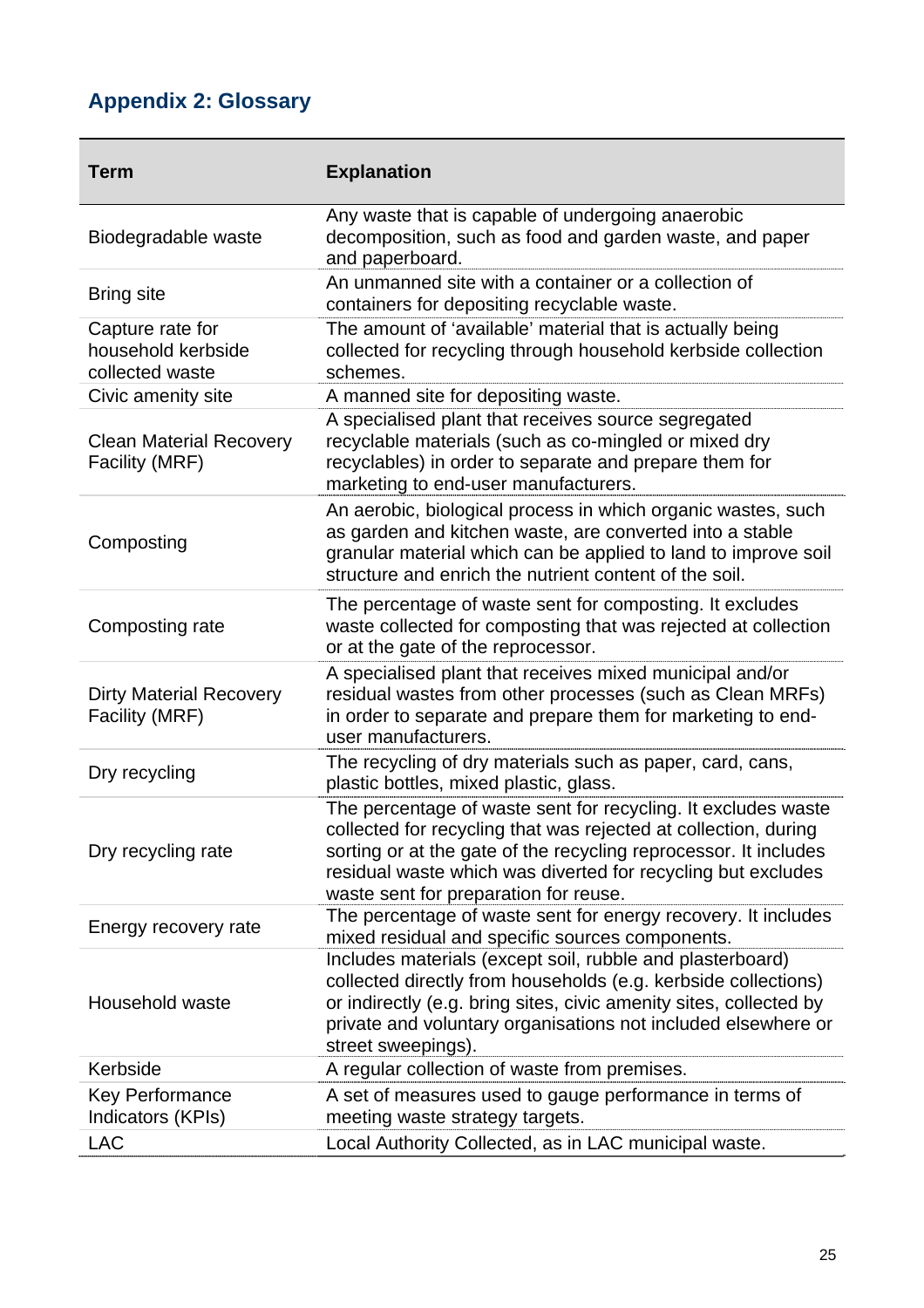| Term                                             | <b>Explanation</b>                                                                                                                                                                                                                                                                                                  |
|--------------------------------------------------|---------------------------------------------------------------------------------------------------------------------------------------------------------------------------------------------------------------------------------------------------------------------------------------------------------------------|
| <b>Landfill sites</b>                            | Any areas of land in which waste is deposited. Landfill sites<br>are often located in disused mines or quarries. In areas<br>where they are limited or no ready-made voids exist, the<br>practice of landraising is sometimes carried out, where waste<br>is deposited above ground and the landscape is contoured. |
| Local authority collected<br>municipal waste     | Waste under the control or possession of a council.                                                                                                                                                                                                                                                                 |
| Mixed residual waste sent<br>for energy recovery | Combustible residual waste collected from the kerbside and<br>civic amenity sites and processed into refuse derived fuel at<br>material recovery facilities.                                                                                                                                                        |
| <b>NILAS</b>                                     | Northern Ireland Landfill Allowance Scheme                                                                                                                                                                                                                                                                          |
| Non household waste                              | Asbestos, beach cleansing, civic amenity sites waste, fly-<br>tipped materials, gully emptyings, commercial and industrial,<br>construction and demolition, grounds waste, highways waste,<br>other collected waste and other.                                                                                      |
| Other household waste                            | Healthcare waste, bulky waste, street cleaning and other<br>household.                                                                                                                                                                                                                                              |
| Recycling                                        | Any recovery operation by which waste materials are<br>reprocessed into products, materials or substances whether<br>for the original or other purposes. It does not include energy<br>recovery and the reprocessing into materials that are used as<br>fuels.                                                      |
| <b>Refuse Derived Fuel</b><br>(RDF)              | Consists largely of organic components of municipal waste<br>(such as plastics and biodegradable waste). This can then be<br>used in a variety of ways to generate electricity, most<br>commonly as an additional fuel used with coal in power<br>stations or in cement kilns.                                      |
| Regular residual<br>household waste              | Household regular kerbside collection.                                                                                                                                                                                                                                                                              |
| <b>Residual waste</b>                            | Waste that is not sent for preparing for reuse, sent for<br>recycling or composting.                                                                                                                                                                                                                                |
| Specific streams e.g.<br>wood                    | Used in the context of LAC municipal waste sent for energy<br>recovery. It is mostly wood but also contains furniture, carpets<br>and mattresses, mostly collected from civic amenity sites.                                                                                                                        |
| Waste arisings                                   | The amount of waste collected in a given locality over a<br>period of time.                                                                                                                                                                                                                                         |
| Waste collected for<br>disposal to landfill      | Collected for disposal is residual waste that has not been<br>sorted to separate out recyclable material from other waste<br>before being presented to the Council for collection at various<br>locations.                                                                                                          |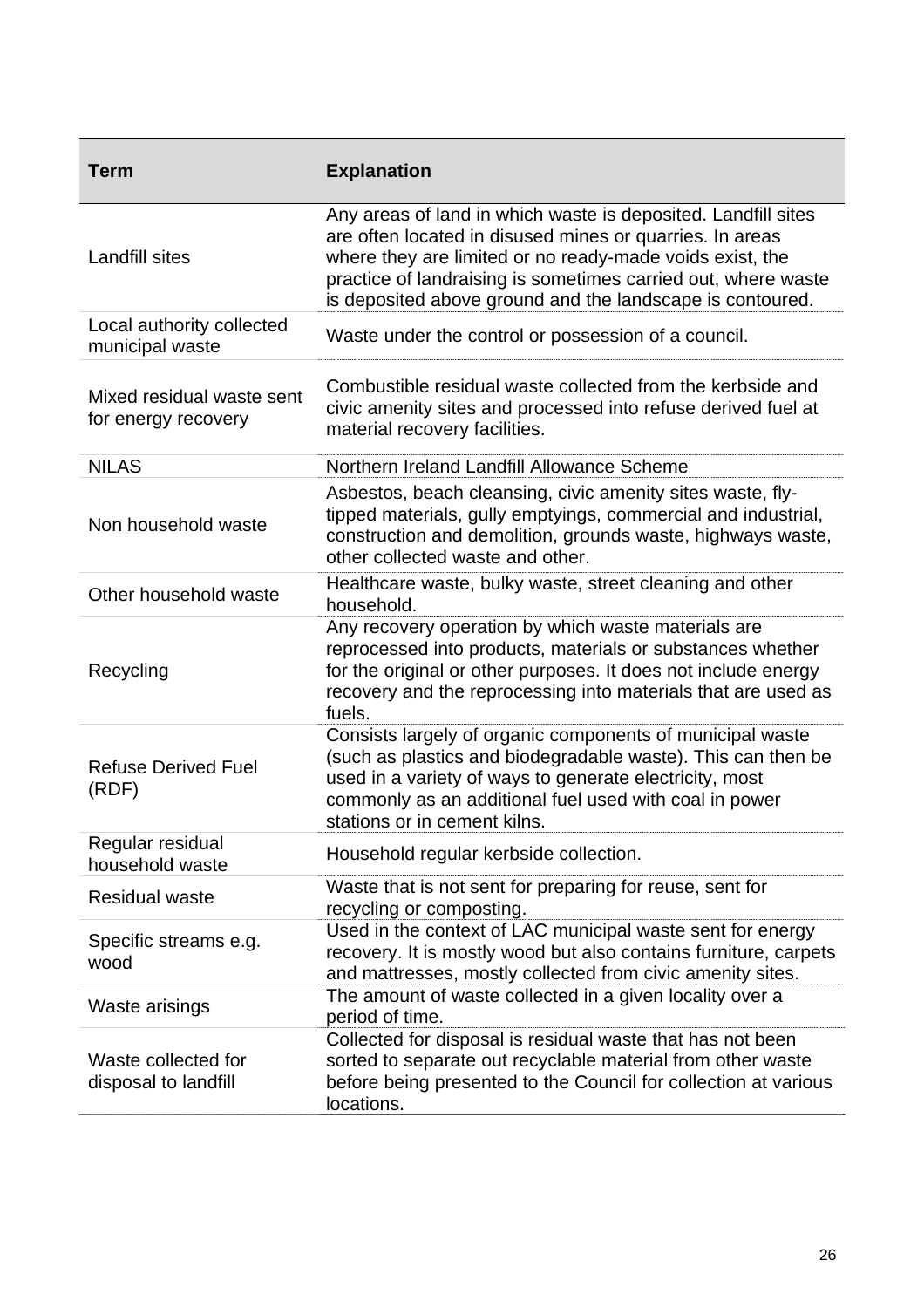| Term                                | <b>Explanation</b>                                                                                                                                                                                                                                                            |
|-------------------------------------|-------------------------------------------------------------------------------------------------------------------------------------------------------------------------------------------------------------------------------------------------------------------------------|
| Waste from households               | Not the same as 'household waste'. This is a narrower<br>definition and includes material (except soil, rubble and<br>plasterboard) collected only from households (e.g. kerbside<br>collection, bring sites, civic amenity sites or community skips<br>managed by councils). |
| Waste sent to landfill              | The amount of waste sent to landfill. Excludes residual waste<br>which was diverted for energy recovery, recycling or<br>composting. Includes household waste collected for energy<br>recovery, recycling or composting which was diverted to<br>landfill.                    |
| <b>Waste Transfer Note</b><br>(WTN) | A note which must be created for any transfer of controlled<br>waste. The exception to this is householders, who are not<br>required to produce transfer notes.                                                                                                               |
| <b>WasteDataFlow</b>                | The web based system for local authority collected municipal<br>waste data reporting by UK local authorities to government<br>(www.wastedataflow.org).                                                                                                                        |

# **Recycled material types**

| Compostable (excluding<br>wood)                            | Green waste only, green garden waste only, mixed garden<br>and food waste, waste food only, other compostable waste<br>(excluding wood).                                 |
|------------------------------------------------------------|--------------------------------------------------------------------------------------------------------------------------------------------------------------------------|
| <b>Construction, Demolition</b><br>and Excavation          | Plasterboard, rubble and soil.                                                                                                                                           |
| <b>Electrical Goods</b>                                    | Large and small domestic appliances, cathode ray tubes,<br>fluorescent tubes and other light bulbs, fridges and freezers,<br>auto batteries and post consumer batteries. |
| Glass                                                      | Brown, clear, green and mixed glass.                                                                                                                                     |
| Metal                                                      | Aluminium, mixed and steel cans, aluminium foil, bicycles,<br>aerosols, gas bottles, fire extinguishers and other scrap<br>metal.                                        |
| Paper and Card                                             | Books, card, mixed paper and card, paper, yellow pages and<br>cardboard beverage packaging.                                                                              |
| <b>Plastics</b>                                            | PET(1), HDPE(2), PVC(3), LDPE(4), PP(5), PS(6), other<br>plastics(7), mixed plastic bottles, and plastics.                                                               |
| <b>Textiles</b>                                            | Textiles and footwear, footwear only, textiles only and<br>carpets.                                                                                                      |
| Unclassified                                               | Derived category including all other recycled material<br>collected not included in the main categories.                                                                 |
| <b>WEEE</b> (Waste Electrical<br>and Electronic Equipment) | As electrical goods above but excluding auto batteries and<br>post consumer batteries.                                                                                   |
| Wood                                                       | Wood, chipboard and MDF, composite wood materials and<br>wood for composting.                                                                                            |